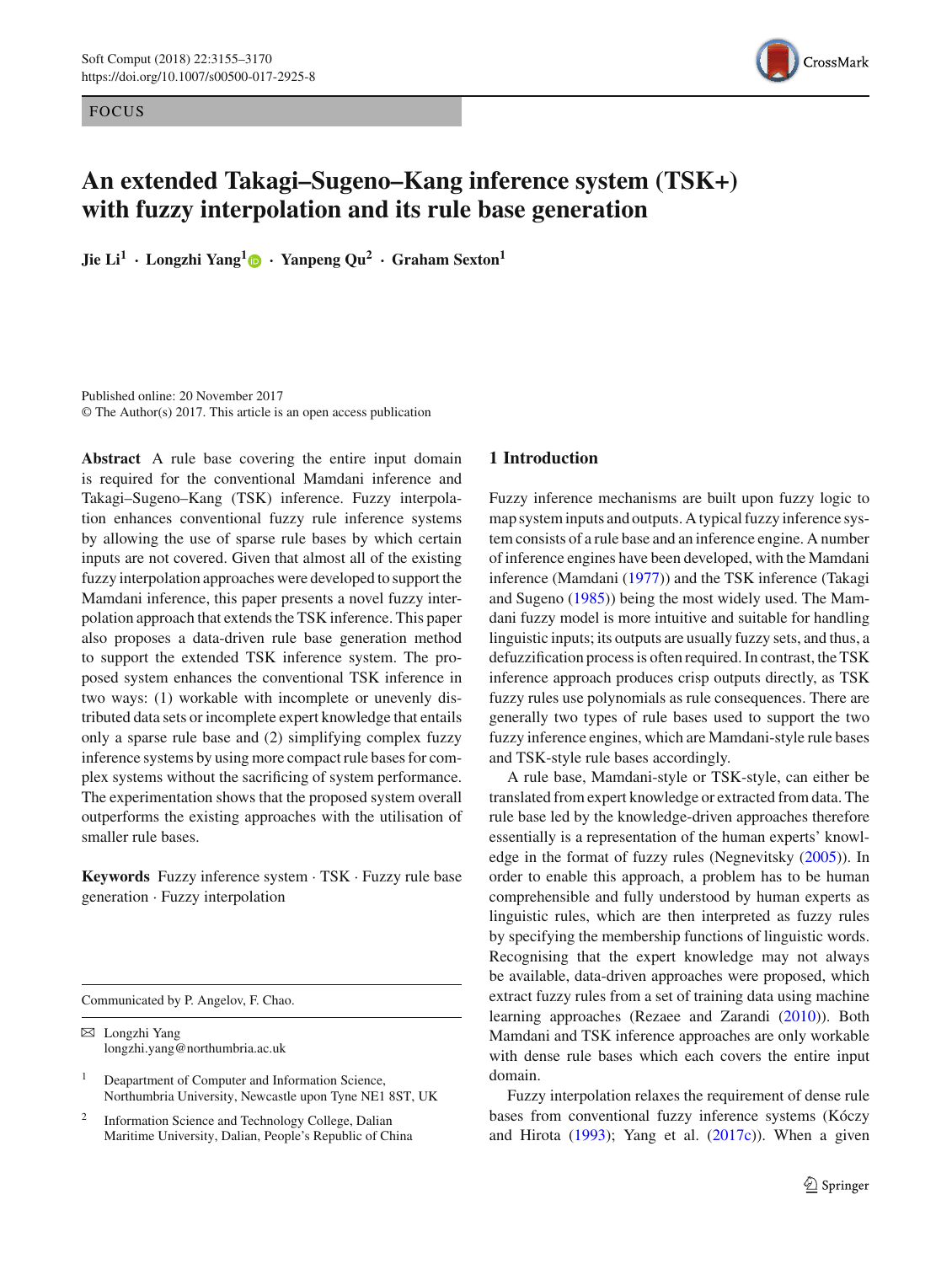observation does not overlap with any rule antecedent, certain conclusions can still be generated by means of interpolation. In addition, fuzzy interpolation helps in system complexity reduction by removing the rules that can be approximated by their neighbours. A number of fuzzy interpolation approaches have been developed, such as Chen and Hsi[n](#page-15-6) [\(2015\)](#page-15-6), Huang and She[n](#page-15-7) [\(2006,](#page-15-7) [2008\)](#page-15-8), Kóczy and Hirot[a](#page-15-9) [\(1997\)](#page-15-9), Naik et al[.](#page-15-10) [\(2014](#page-15-10)), Yang and She[n](#page-15-11) [\(2011](#page-15-11)), Yang et al[.](#page-15-12) [\(2017a](#page-15-12)), Shen and Yan[g](#page-15-13) [\(2011\)](#page-15-13) and Yang and She[n](#page-15-14) [\(2013\)](#page-15-14). However, all these existing fuzzy interpolation approaches were extensions of the Mamdani inference.

A novel fuzzy interpolation approach, which extends the TSK inference, is presented in this paper. The proposed fuzzy inference engine is workable with sparse, dense or imbalanced TSK-style rule bases, which is a further development on the seminal work of Li et al[.](#page-15-15) [\(2017\)](#page-15-15). In addition, a data-driven TSK-style rule base generation approach is also proposed to extract compact and concise rule bases from incomplete, imbalanced, normal or over-dense data sets. Note that sparse and imbalanced data sets are still commonly seen, regardless of the magnitude of the data sets in the era of big data. The proposed approach has been applied to two benchmark problems and a real-world problem in the field of cyber security. The experimentation demonstrated the power of the proposed approach in enhancing the conventional TSK inference method by means of broader applicability and better system efficiency, and competitive performance in reference to other machine learning approaches.

The structure of rest of the paper is organised as follows. Section [2](#page-1-0) introduces the theoretical underpinnings of TSK fuzzy inference model and the TSK rule base generation approaches. Section [3](#page-2-0) presents the extended TSK system, and Sect. [4](#page-3-0) discusses the proposed rule base generation approach. Section [5](#page-6-0) details the experimentation for demonstration and validation. Section [6](#page-12-0) concludes the paper and suggests probable future developments.

## <span id="page-1-0"></span>**2 Background**

The conventional TSK inference system and rule base generation approaches are briefly reviewed in this section.

## <span id="page-1-3"></span>**2.1 TSK inference**

Suppose a TSK-style fuzzy rule base comprises of *n* rules each with *m* antecedents:

$$
R_1: \text{ IF } x_1 \text{ is } A_{11} \text{ and } \dots \text{ and } x_m \text{ is } A_{m1}
$$
  
\n**THEN**  $y = f_1(x_1, ..., x_m)$   
\n $= \beta_{01} + \beta_{11}x_1 + ... + \beta_{m1}x_m,$   
\n...

<span id="page-1-2"></span>
$$
R_n: \text{IF } x_1 \text{ is } A_{1n} \text{ and } \dots \text{ and } x_m \text{ is } A_{mn}
$$
  
\n**THEN**  $y = f_n(x_1, \dots, x_m)$   
\n $= \beta_{0n} + \beta_{1n}x_1 + \dots + \beta_{mn}x_m,$  (1)

where  $\beta_{0r}$  and  $\beta_{sr}$ , ( $r \in \{1, 2, ..., n\}$  and  $s \in \{1, 2, ...,$ *m*}) are constant parameters of the linear functions of rule consequences. The consequence polynomials deteriorate to constant numbers  $\beta_{0r}$  when the outputs are discrete crisp numbers (to represent symbolic values). Given an input vector  $(A_1^*, \ldots, A_m^*)$ , the TSK engine performs inference in the following steps:

**1** Determine the firing strength of each rule  $R_r$  ( $r \in \mathbb{R}$  $\{1, 2, \ldots, n\}$ ) by integrating the similarity degrees between its antecedents and the given inputs:

<span id="page-1-4"></span>
$$
\alpha_r = S(A_1^*, A_{1r}) \wedge \ldots \wedge S(A_m^*, A_{mr}), \qquad (2)
$$

where  $\land$  is a t-norm usually implemented as a minimum operator, and  $S(A_s^*, A_{sr})$  ( $s \in \{1, 2, ..., m\}$ ) is the similarity degree between fuzzy sets  $A_s^*$  and  $A_{sr}$ :

<span id="page-1-1"></span>
$$
S(A_s^*, A_{sr}) = max\{min\{\mu_{A_s^*}(x), \mu_{A_{sr}}(x)\}\},
$$
\n(3)

where  $\mu_{A_s^*}(x)$  and  $\mu_{A_{sr}}(x)$  are the degrees of membership for a given value *x* within the domain.

<span id="page-1-5"></span>**2** Calculate the sub-output led by each rule  $R_r$  based on the given observation  $(A_1^*, \ldots, A_m^*)$ :

$$
f_r(x_1^*, \dots, x_m^*)
$$
  
=  $\beta_{0r} + \beta_{1r} Rep(A_1^*) + \dots + \beta_{mr} Rep(A_m^*),$  (4)

where  $Rep(A_s^*)$  is the representative value or defuzzified value of fuzzy set fuzzy set  $A_s^*$ , which is often calculated as the centre of area of the membership function.

<span id="page-1-6"></span>**3** Generate the final output by integrating all the sub-outputs from all the rules:

$$
y = \frac{\sum_{r=1}^{n} \alpha_r f_r(x_1^*, \dots, x_m^*)}{\sum_{r=1}^{n} \alpha_r}.
$$
 (5)

It is clear from Eq. [3](#page-1-1) that the firing strength will be 0 if a given input vector does not overlap with any rule antecedent. In this case, no rule will be fired and the conventional TSK approach will fail.

#### **2.2 TSK rule base generation**

The antecedent variables of a TSK rule are represented as fuzzy sets and the consequence is represented by a linear polynomial function, as shown in Eq. [1.](#page-1-2) Data-driven fuzzy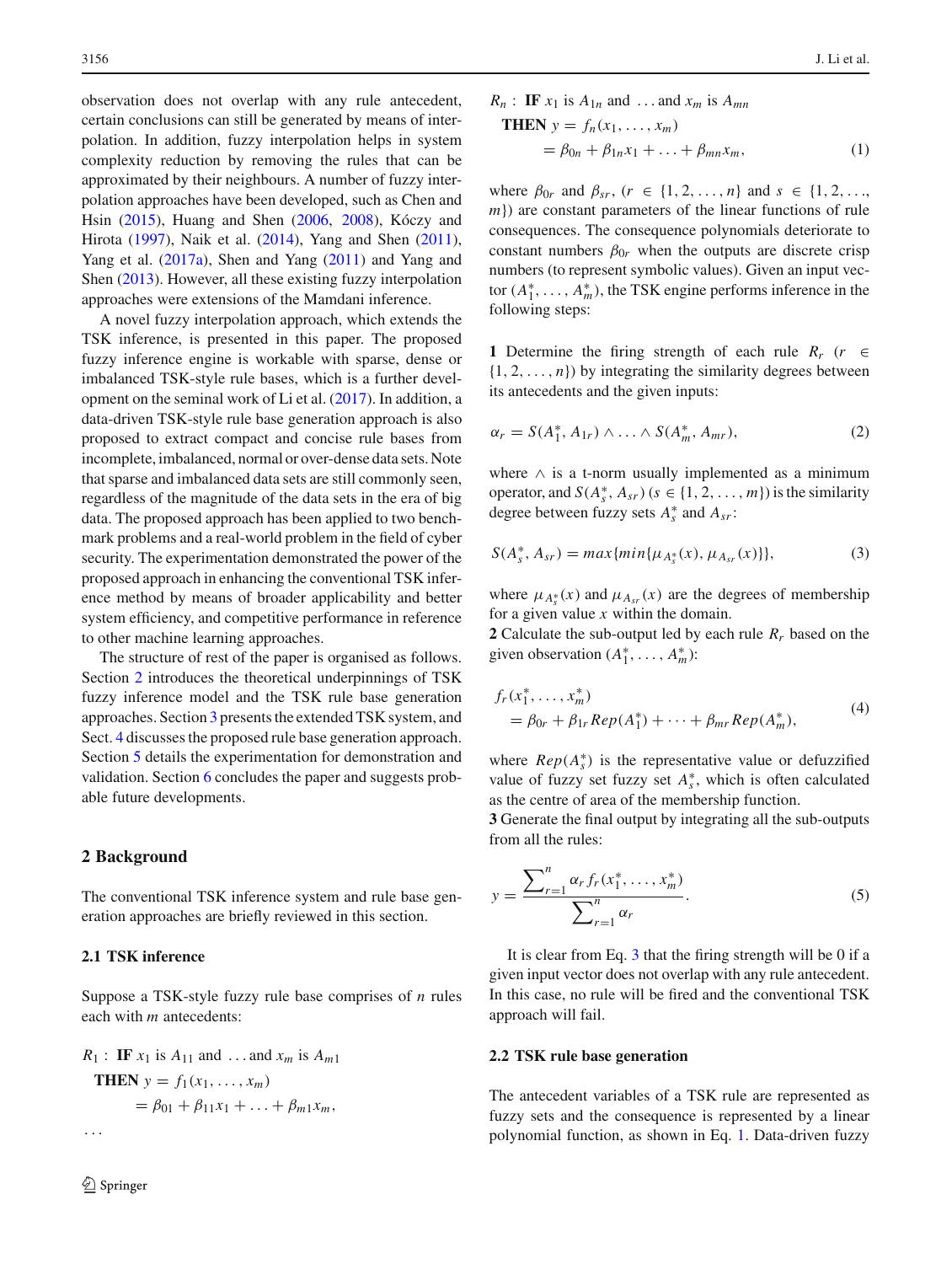rule extraction approaches first partition the problem domain into multiple regions or rule clusters. Then, each region is represented by a TSK rule. Various clustering algorithms, such as K-Mea[n](#page-15-16)s (MacQueen [\(1967](#page-15-16))) and its variations, can be used to divide the problem domain into sub-regions or rule clusters (Chen and Linken[s](#page-15-17) [\(2004](#page-15-17)); Rezaee and Zarand[i](#page-15-3)  $(2010)$  $(2010)$ ).

Given a rule cluster that contains a set of multi-dimensional data instances, a typical TSK fuzzy rule extraction process is performed in two steps: (1) rule antecedents determination and (2) consequent polynomial determination (Nandi and Klawon[n](#page-15-18) [\(2007\)](#page-15-18)). The rule antecedent determination process prescribes a fuzzy set to represent the information of the cluster on each dimension, such as Gaussian membership functions Chen and Linken[s](#page-15-17) [\(2004](#page-15-17)). The consequent polynomial can usually be determined by employing the linear regression (Nandi and Klawon[n](#page-15-18) [\(2007](#page-15-18)); Rezaee and Zarand[i](#page-15-3) [\(2010\)](#page-15-3)). Once each rule cluster has been expressed by a TSK rule, the TSK rule base can be assembled by combining all the extracted rules.

Note that a 0-order TSK fuzzy model is required if only symbolic labels are included in the output of data set (Kerk et al[.](#page-15-19) [\(2016\)](#page-15-19)). In this case, the step of consequent polynomial determination is usually omitted. Instead, discrete crisp numbers are typically used in representing the symbolic output values. Accordingly, the rule base generation process is different by firstly dividing the labelled data set into multiple sub-data sets each sharing the same label. Then, a clustering algorithm is applied to each sub-data set to generate rule clusters. Finally, each rule cluster is represented as the antecedents of a rule with an integer number used as the 0-order consequence representing the label.

#### <span id="page-2-0"></span>**3 TSK inference with fuzzy interpolation (TSK+)**

The conventional TSK fuzzy inference system is extended in this section by allowing the interpolation and extrapolation of inference results. The extended system is thus workable with sparse rule bases, dense rule bases and imbalanced rule bases, which is termed as TSK+ inference system.

#### **3.1 Modified similarity measure**

Conventional TSK will fail if a given input does not overlap any rule antecedent in the rule base. This can be addressed using fuzzy interpolation such that the inference consequence can be approximated from the neighbouring rules of the given input. In order to enable this, the measure of firing strength used in the conventional TSK inference is modified based on a revised similarity measure proposed in Chen and Che[n](#page-15-20) [\(2003](#page-15-20)). In particular, the similarity measure proposed in Chen and Che[n](#page-15-20) [\(2003\)](#page-15-20) is not sensitive to distance in addition to membership functions. This similarity measure is further extended in this subsection such that its sensitivity to distance is flexible and configurable to support the development of TSK+ inference engine.

It has been proven in the literature that different types of membership functions do not pose a significant difference in inference results if the membership functions are properly fine-tuned (Chang and Fa[n](#page-15-21) [\(2008](#page-15-21))). Based on this, only triangular membership functions are used in this work for computational efficiency. Given two triangular fuzzy sets *A* = (*a*<sub>1</sub>, *a*<sub>2</sub>, *a*<sub>3</sub>) and *A*<sup> $\prime$ </sup> = (*a*<sub>1</sub><sup> $\prime$ </sup>, *a*<sub>2</sub><sup> $\prime$ </sup>, *a*<sub>3</sub><sup> $\prime$ </sup>) in a normalised variable domain, their similarity degree  $S(A, A)$  can be calculated as (Chen and Che[n](#page-15-20) [\(2003\)](#page-15-20)):

<span id="page-2-1"></span>
$$
S(A, A') = \left(1 - \frac{\sum_{i=1}^{3} |a_i - a'_i|}{3}\right).
$$
 (6)

<span id="page-2-3"></span>Equation [6](#page-2-1) is extended in this work by introducing a configurable parameter as:

$$
S(A, A') = \left(1 - \frac{\sum_{i=1}^{3} |a_i - a'_i|}{3}\right) \cdot d,\tag{7}
$$

<span id="page-2-2"></span>where *d*, termed as *distance f actor*, is a function of the distance between the two concerned fuzzy sets:

$$
d = \begin{cases} 1 & ; \ a_1 = a_2 = a_3 \\ 1 & ; \ \& \ a_1^{'} = a_2^{'} = a_3^{'} \\ 1 - \frac{1}{1 + e^{(-s \cdot ||A, A'|| + 5)}} ; & \text{otherwise,} \end{cases}
$$
 (8)

where  $||A, A'||$  represents the distance between the two fuzzy sets usually defined as the Euclidean distance of their representative values, and  $s(s > 0)$  is an adjustable sensitivity factor. Smaller value of *s* leads to a similarity degree which is more sensitive to the distance of the two fuzzy sets. The constant 5 in the equation ensures that the distance factor is normalised as 1 when the distance between two given fuzzy sets is 0 (i.e. the two fuzzy sets have the same representative values). According to Eq. [8,](#page-2-2) the *distance factor* is not considered when fuzzy sets *A* and *A* are both crisp. This is because the shapes of the fuzzy set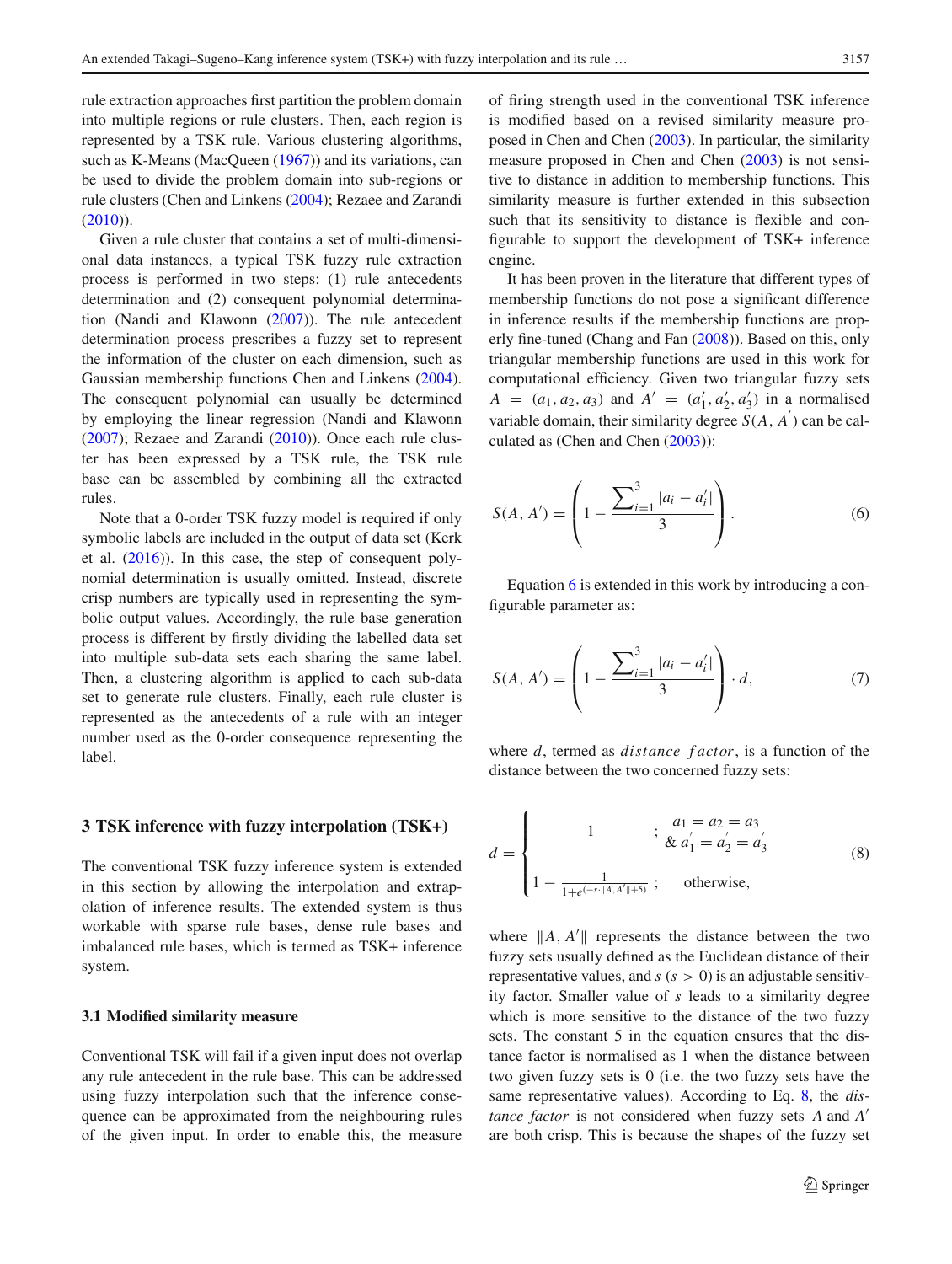need to be considered by the representative values as contributing elements of the *distance factor* when the objects are fuzzy sets, but there is no point to consider this element if the objects are crisp numbers (Johanyák and Kovác[s](#page-15-22)  $(2005)$  $(2005)$ ).

The modified similarity measure *S*(*A*, *A* ) between fuzzy sets *A* and *A'* has the following properties:

- 1. lager value of  $S(A, A')$  represents higher similarity degree between fuzzy sets *A* and *A* ;
- 2.  $S(A, A') = 1$  if and only if fuzzy sets *A* and *A'* are identical;
- 3. *S*(*A*, *A'*) > 0 unless ( $a_1 = a_2 = a_3 = 0$  and  $a'_1 = a'_2 = a'_3$  $a'_3 = 1$ ) or  $(a_1 = a_2 = a_3 = 1$  and  $a'_1 = a'_2 = a'_3 = 0$ .

## **3.2 Extended TSK inference**

Given a rule base as specified in Eq. [1](#page-1-2) and an input vector  $(A_1^*, \ldots, A_m^*)$ , the TSK+ performs inferences using the same steps as those detailed in Sect. [2.1](#page-1-3) except that Eq. [3](#page-1-1) is replaced by Eq. [7.](#page-2-3) According to the third property of the modified similarity measure discussed above,  $S(A_s^*, A_{sr}) > 0$ unless  $A_s^*$  and  $A_{sr}$  take boundary crisp values 0 and 1. This means the firing strength of any rule  $R_r$  is always greater than 0, i.e.  $\alpha_r > 0$ , except for the special case when only boundary crisp values are involved. As a result, every rule in the rule base contributes to the final inference result to a certain degree. Therefore, even if the given observation does not overlap with any rule antecedent in the rule base, certain inference result can still be generated, which significantly improves the applicability of the conventional TSK inference system.

#### <span id="page-3-0"></span>**4 Sparse TSK rule base generation**

A data-driven TSK-style rule base generation approach for the proposed TSK+ inference engine is presented in this sec-tion, which is outlined in Fig. [1.](#page-3-1) Given a data set  $T$  which might be sparse, unevenly distributed, or dense, the system firstly groups the data instances into clusters using certain clustering algorithms. Then, each cluster is expressed as a TSK rule by employing linear regression. From this, an initial rule base is generated by combining all the extracted rules. Finally, the initialised rule base is optimised by applying the genetic algorithm (GA), which fine-tunes the membership functions of fuzzy sets in the rule base.



<span id="page-3-1"></span>**Fig. 1** TSK+ rule base generation

#### **4.1 Rule base initialisation**

Centroid-based clustering algorithms are traditionally employed in TSK fuzzy modelling to group similar objects together for rule extraction (Chen and Linken[s](#page-15-17) [\(2004](#page-15-17))), which is also the case in this work. However, differing from existing TSK-style rule base generation approaches, the proposed system is workable with dense data sets, sparse data sets and unevenly distributed data sets. Therefore, a two-level clustering scheme is applied in this work. The first level of clustering divides the given (dense/sparse) data set into multiple subdata sets using sparse K-Means clustering algorithm (Witten and Tibshiran[i](#page-15-23) [\(2010](#page-15-23))). Based on the feature of the sparse K-Means clustering, those divided sub-data sets are generally considered being dense. The second level of clustering is applied on each obtained dense sub-data set to generate rule clusters for TSK fuzzy rule extraction by employing the standard K-Means clustering algorithm (MacQuee[n](#page-15-16) [\(1967](#page-15-16))). Note that the number of clusters has to be pre-defined for both sparse K-Means and the standard K-Means, which is discussed first below.

#### *4.1.1 Number of clusters determination*

A number of approaches have been proposed in the literature to determine the value of *k*, such as the Elbow method, Cross-validation, Bayesian Information Criterion (BIC)-based approach, and Silhouette-based approach (Kodinariya and Makwan[a](#page-15-24) [\(2013\)](#page-15-24)). In particular, the Elbow method is faster and effective, and this approach is therefore employed in this work. This approach determines the number of clusters based on the criteria that adding another cluster does not lead to much better modelling result based on a given objective function. For instance, for a given problem, the relationship between performance improvement and the value of *k* is shown in Fig. [2.](#page-3-2) The value of *k* in this case can be determined as 4 which is the obvious turning point (or the Elbow point).



<span id="page-3-2"></span>**Fig. 2** Determination of *k* using the Elbow method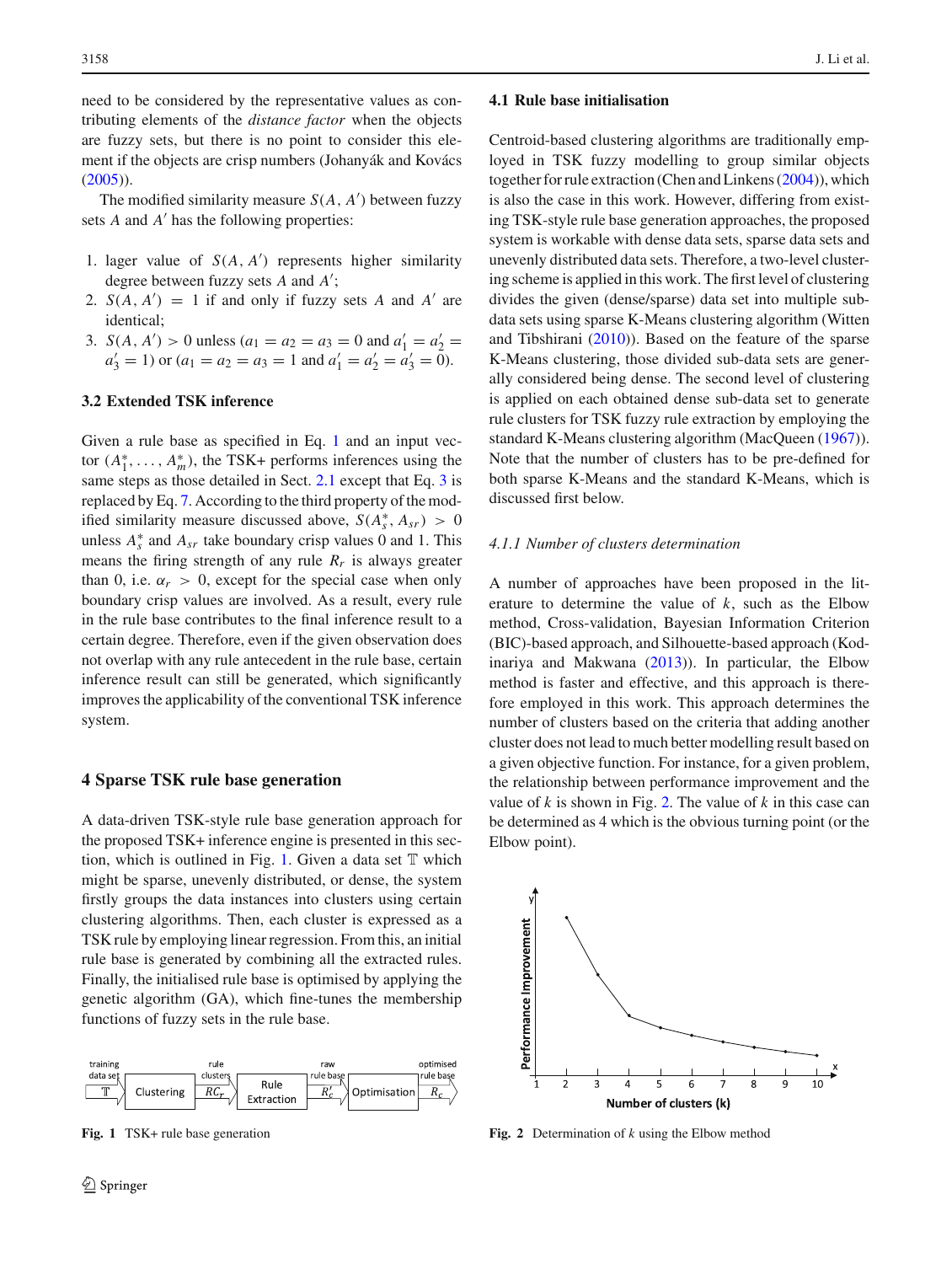<span id="page-4-1"></span>Sparse K-Means is an extension of the standard K-Means for handling sparse data sets (Witten and Tibshiran[i](#page-15-23) [\(2010](#page-15-23))). Assuming *k* clusters are required, sparse K-Means also starts with the initialisation of *k* centroids (usually randomly). This is followed by the assignment of data instances to centroids and the updating of centroids based on the assignments, which are iterated until there is no change on the assignments. Different from the standard K-Means which assigns objects with the goal of minimising the within-cluster sum of squares error (SSE), the sparse K-Means assigns objects by maximising the between-cluster sum of squares error (BCSS), which is defined as:

<span id="page-4-0"></span>
$$
BCSS = \sum_{q=1}^{m+1} \left( \sum_{t=1}^{p} (x_{tq} - \mu_q)^2 - SSE \right),
$$
 (9)

where  $p$  is the total numbers of data instances in the given data set, *m* is the number of input features in the given data set,  $\mu_q$  is the mean of all the elements on the *q*th feature, and *xtq* is the *q*th feature of the *t*th data point in the given data set.

The within-cluster sum of squares error SSE is defined as:

$$
SSE = \sum_{j=1}^{k} \sum_{t=1}^{p_j} (||x_{jt} - v_j||)^2, \qquad (10)
$$

where *k* is the number of clusters determined by the Elbow approach,  $p_j$  is the number of data instances in the *j*th cluster,  $x_{it}$  is the *t*th data point in the *j*th cluster,  $v_i$  is the *j*th cluster centre, and  $\parallel x_{it} - v_i \parallel$  is the Euclidean distance between  $x_{it}$ and  $v_j$ . Note that if the labels in a given data set are symbolic values, only 0-order TSK rules are required and thus Eq. [9](#page-4-0) becomes:

$$
BCSS = \sum_{q=1}^{m} \left( \sum_{t=1}^{p} (x_{tq} - \mu_q)^2 - SSE \right).
$$
 (11)

#### *4.1.3 Rule cluster generation*

Once the given training data set  $T$  has been divided into  $k$ dense sub-data sets, K-Means is employed to each determined sub-data set  $T_i$  ( $1 \le i \le k$ ) to generate rule clusters, each representing a rule. Assume that *ki* clusters are required for a sub-data set  $T_i$ . K-Means is initialised by  $k_i$  random cluster centroids. It then assigns every data instance to one cluster by minimising the SSE:

$$
SSE = \sum_{j=1}^{k_i} \sum_{t=1}^{p_t^i} \left( \| x_{jt}^i - v_j^i \| \right)^2, \tag{12}
$$

where  $p_t^i$  is the number of data points in the *j*th cluster of the sub-data set  $T_i$ ,  $x^i_{jt}$  is the *t*<sup>th</sup> data point in the *j*th cluster in the sub-data set  $T_i$ ,  $v_j^i$  is the centre of the *j*th cluster in the sub-data set  $T_i$ , and  $||x_{jt}^i - v_j^i||$  is the Euclidean distance between  $x_{jt}^i$  and  $v_j^i$ . Once all the data instances are assigned, the algorithm updates the cluster centroids accordingly to the newly assigned members. These two steps are iterated until there is no change in object assignments. After the K-Means is applied, the given training data set  $T$  is divided into  $n = \sum_{j=1}^{k} k_j$  clusters. For simplicity, the generated rule clusters are jointly represented as  $\{RC_1, RC_2, \ldots, RC_n\}$ .

## <span id="page-4-2"></span>*4.1.4 Fuzzy rule extraction*

Each determined cluster from the above steps is utilised to form one TSK fuzzy rule. A number of approaches have been proposed to use a Gaussian membership function to represent a cluster, such as Rezaee and Zarand[i](#page-15-3) [\(2010](#page-15-3)). However, given the fact that most of the real-world data are not normally distributed, the cluster centroid usually is not identical with the centre of the Gaussian membership function, and thus, Gaussian membership functions may not be able to accurately represent the distribution of the calculated clusters. In order to prevent this and also keep computational efficiency as stated in Sect. [3,](#page-2-0) triangular membership functions are utilised in this work.

Suppose that a data set has *m* input features and a singleoutput feature. Given a rule cluster  $RC_r$  ( $1 \le r \le n$ ), a TSK fuzzy rule  $R_r$  can be extracted from the cluster as follows:

$$
R_r: \text{IF } x_1 \text{ is } A_{1r} \text{ and } \dots \text{ and } x_m \text{ is } A_{mr}
$$
  
 **THEN**  $y = f_r(x_1, \dots, x_m).$  (13)

Without loss generality, take the *s*th dimension ( $1 \leq s \leq m$ ) of rule cluster *RCr* as an example, denoted as *RC<sup>s</sup> <sup>r</sup>* . Suppose that *RC*<sup>*s*</sup> has *p<sub>r</sub>* elements, i.e.  $RC_r^s = \{x_s^1, x_s^2, ..., x_s^{p_r}\}$ . As only triangular fuzzy sets are used in this work, fuzzy set *Asr* can be precisely represented as  $(a_{sr}^1, a_{sr}^2, a_{sr}^3)$ . The core of the triangular fuzzy set is set as the cluster centroid, that is  $a_{sr}^2$ *f* triangular fuzzy set is set as the cluster centroid, that is  $a_{sr}^r = \sum_{q=1}^{p_r} x_s^q / p_r$ ; and the support of the fuzzy set is set as the span of the cluster, i.e.  $(a_{sr}^1, a_{sr}^3) = (min\{x_s^1, x_s^2, ..., x_s^{p_r}\},\)$  $max{x_s^1, x_s^2, \ldots, x_s^{p_r}}.$ 

First-order polynomials are typically used as the consequences of TSK fuzzy rules. That is,  $y = \beta_{0r} + \beta_{1r}x_1 + \cdots$  $\beta_{mr} x_m$ , where the parameters  $\beta_{0r}$  and  $\beta_{sr}$ ,  $s \in \{1, 2, ..., m\}$ are estimated using a linear regression approach. The locally weighted regression (LWR) is particularly adopted in this work, due to its ability to generate an independent model that is only related to the given cluster of data in the training data set (Nandi and Klawon[n](#page-15-18) [\(2007](#page-15-18)); Rezaee and Zarand[i](#page-15-3) [\(2010](#page-15-3))). The rule consequence will deteriorate to 0-order, if the values in the output dimension are discrete integer num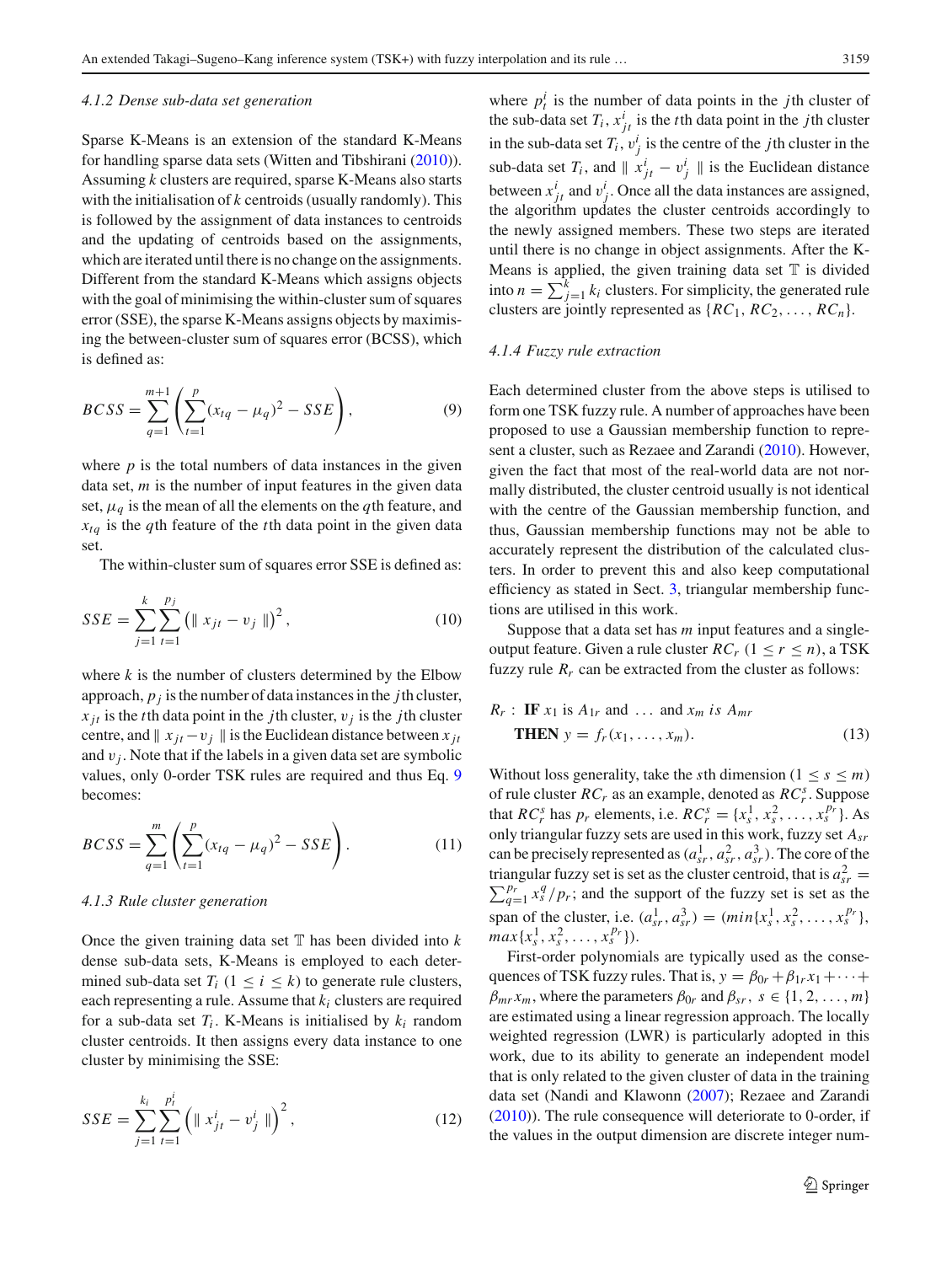bers. From this, the raw base is initialised by combining all the extracted rules, which is of the form of Eq. [1.](#page-1-2)

#### <span id="page-5-1"></span>**4.2 Rule base optimisation**

The generated raw rule base is optimised in this section by fine-tuning the membership functions using the general optimisation searching algorithm, genetic algorithm (GA). GA has been successfully utilised in rule base optimisation, such as Mucientes et al[.](#page-15-25) [\(2009](#page-15-25)) and Tan et al[.](#page-15-26) [\(2016\)](#page-15-26). Briefly, GA is an adaptive heuristic search algorithm for solving both constrained and unconstrained optimisation problems based on evolutionary ideas of natural selection process that mimics biological evolution. The algorithm firstly initialises the population with random individuals. It then selects a number of individuals for reproduction by applying the genetic operators. The offspring and some of the selected existing individuals jointly form the next generation. The algorithm repeats this process until a satisfactory solution is generated or a maximum number of generations has been reached.

## *4.2.1 Problem representation*

Assume that an initialised TSK rule base is comprised of *n* rules as expressed in Eq. [1.](#page-1-2) A chromosome or individual, denoted as *I*, in the GA is used to represent a potential solution, which is designed to represent the rule base in this proposed system, as illustrated in Fig. [3.](#page-5-0)

#### *4.2.2 Population initialisation*

The initial population  $\mathbb{P} = \{I_1, I_2, \ldots, I_{|\mathbb{P}|}\}\$ is formed by taking the initialised rule base and its random variations. In order to guarantee all the variated fuzzy sets are valid and convex, constraint  $a_{sr}^1 < a_{sr}^2 < a_{sr}^3$  is applied to the genes representing each fuzzy set. The size of the population  $|\mathbb{P}|$ is a problem-specific adjustable parameter, typically ranging from tens to thousands, with 20–30 being used most commonly (Naik et al[.](#page-15-10) [\(2014](#page-15-10))).



<span id="page-5-0"></span>**Fig. 3** Chromosome encoding

#### *4.2.3 Objective function*

An objective function is used in the GA to determine the quality of individuals. The objective function in this work is defined as the root mean square error (RMSE). Given a training data set  $\mathbb T$  and an individual  $I_i$ ,  $1 \le i \le |\mathbb P|$ , the RMSE value can be calculated as:

$$
RMSE_{i} = \sqrt{\frac{\sum_{j=1}^{|\mathbb{T}|} (z_{j} - \hat{z}_{j})^{2}}{|\mathbb{T}|}},
$$
\n(14)

where  $|\mathbb{T}|$  is the size of the given training data set,  $z_j$  is the label of the *j*th training data instance, and  $\hat{z}_i$  represents the output value led by the proposed TSK+ inference approach. The individual with the smallest value of RMSE represents the fittest solution in the population.

## *4.2.4 Selection*

A number of individuals need to be selected for reproduction, which is implemented in this work by the fitness proportionate selection method, also known as the roulette wheel selection. Assuming that  $f_i$  is the fitness of individual  $I_i$  in the current population  $\mathbb{P}$ , its probability of being selected to generate the next generation is:

$$
p(I_i) = \frac{f_i}{\sum_{j=1}^{|\mathbb{P}|} f_j},
$$
\n(15)

where  $|\mathbb{P}|$  is the size of the population. The fitness value  $f_i$ of an individual  $I_i$  in the proposed system was determined by adopting the linear-ranking algorithm (Bake[r](#page-15-27) [\(1985\)](#page-15-27)) given as:

$$
f_i = 2 - max + \frac{2(max - 1)(r_i - 1)}{|\mathbb{P}|},
$$
\n(16)

where  $r_i$  is the ranking position of individual  $I_i$  in the ordered population  $\mathbb{P}$ , and *max* is the bias or selective pressure towards the fittest individuals in the population.

#### *4.2.5 Reproduction*

Once a number of parents are selected, they then breed some individuals for the next generation using the genetic operators crossover and mutation, as shown in Fig. [4.](#page-6-1) In particular, crossover swaps contiguous parts of the genes of two individuals. In this work, the single-point crossover approach is adopted, which swaps all data beyond this index point between the two parent chromosomes to generate two children. Note that the crossover point can only be between those genes which employed to represent two different fuzzy sets,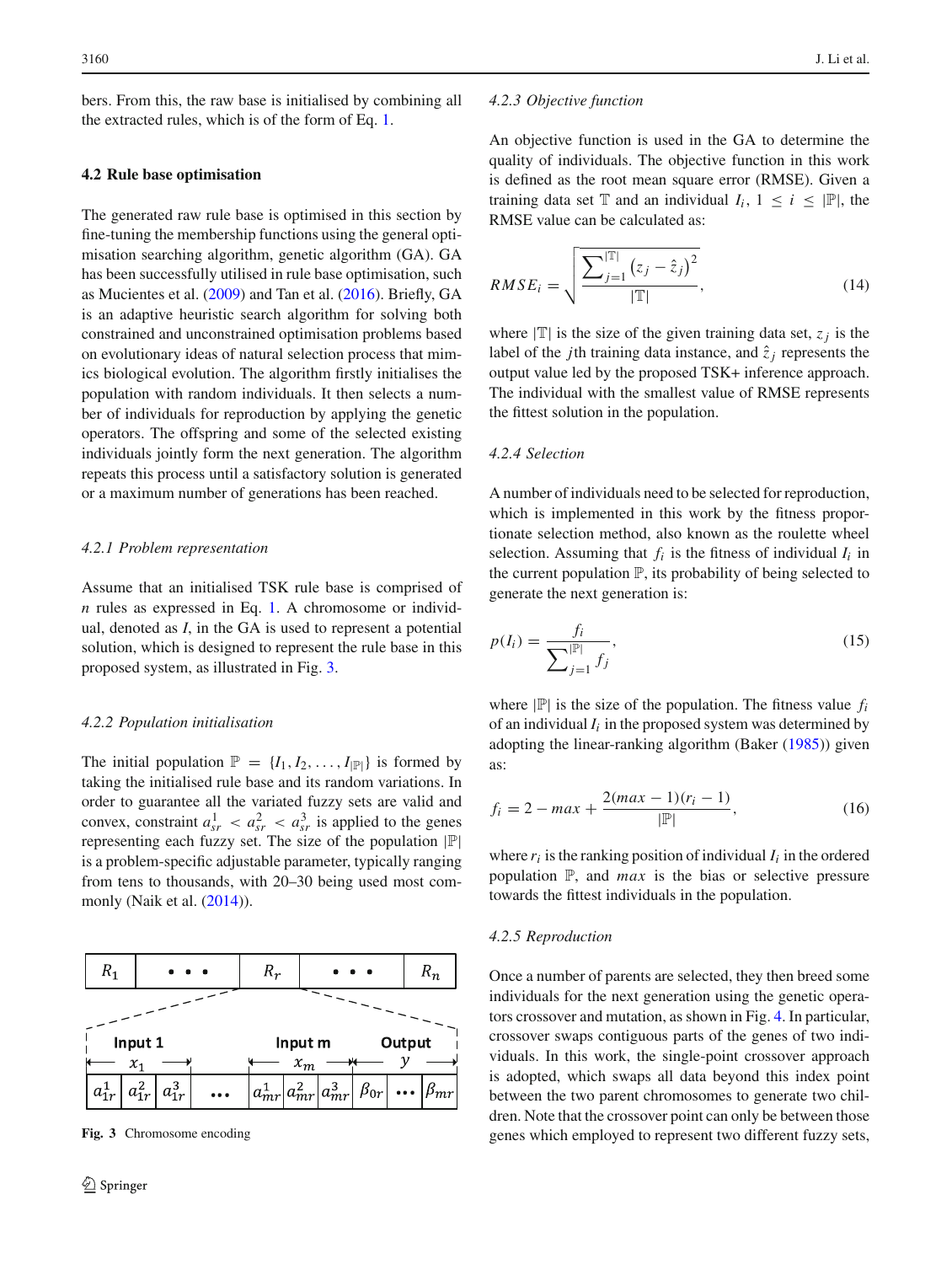

<span id="page-6-1"></span>**Fig. 4** Procedure of reproduction (with only one crossover or mutation operation per generation for illustration)

such that all the fuzzy sets are valid and convex all the time during the reproduction process.

The second genetic operator mutation is used to maintain genetic diversity from one generation of an individual to the next, which is analogous to a biological mutation. Mutation alters one gene values in a chromosome from its initial state. A pre-defined mutation rate is used to control the percentage of occurrence of mutations. In this work, in order to make sure the resulted fuzzy sets are valid and convex, the constraint  $a_{sr}^1 \ge a_{sr}^2 \ge a_{sr}^3$  is applied to the genes representing each fuzzy set during the mutation operation. The newly bred individuals and some of the best individual in the current generation  $P$  jointly form the next generation of the population  $(\mathbb{P}^{'}).$ 

#### *4.2.6 Iteration and termination*

The selection and reproduction processes are iterated until the pre-defined maximum number of iterations is reached or the value of the objective function regarding an individual is less than a pre-specified threshold. When the termination condition is satisfied, the fittest individual in the current population is the optimal solution.

## <span id="page-6-0"></span>**5 Experimentation**

Two nonlinear mathematical models and a well-known realworld data set (KDD Cup 99 data set) are employed in this section to validate and evaluate the proposed system.

#### **5.1 Experiment 1**

<span id="page-6-2"></span>A 3-dimensional nonlinear function has been used as a benchmark by a number of projects, including the recent ones such as Bellaaj et al[.](#page-15-28) [\(2013](#page-15-28)); Tan et al[.](#page-15-26) [\(2016\)](#page-15-26) and Li et al[.](#page-15-15) [\(2017](#page-15-15)), which is re-considered in this section for a comparative study. The problem is given below:





<span id="page-6-3"></span>**Fig. 5** Mathematical model in Experiment 1. **a** Surface view of Eq. [17.](#page-6-2) **b** Training data set distribution

$$
f(x_1, x_2) = \sin\left(\frac{x_1}{\pi}\right) \cdot \sin\left(\frac{x_2}{\pi}\right),\tag{17}
$$

which takes two inputs,  $x_1$  ( $x_1 \in [10, 30]$ ) and  $x_2$  ( $x_2 \in$ [10, 30]), and produces a single output  $y = f(x_1, x_2)$  ( $y \in$  $[-1, 1]$ , as illustrated in Fig. [5a](#page-6-3).

## *5.1.1 Rule base initialisation*

In order to demonstrate the proposed TSK+ rule base generation approach, a sparse training data set  $T$  was manually generated from Eq. [17.](#page-6-2) The data set is composed of 300 data points sparsely distributed within the [10, 30]  $\times$  [10, 30] domain covering 57% of the input domain. The distribution of this training data set is illustrated in a 2-dimensional plane in Fig. [5b](#page-6-3). The key steps of TSK rule base initialisation using the training data set are summarised below.

**Step 1** *Dense sub-data sets generation* The sparse training data set T was firstly divided into a number a dense sub-data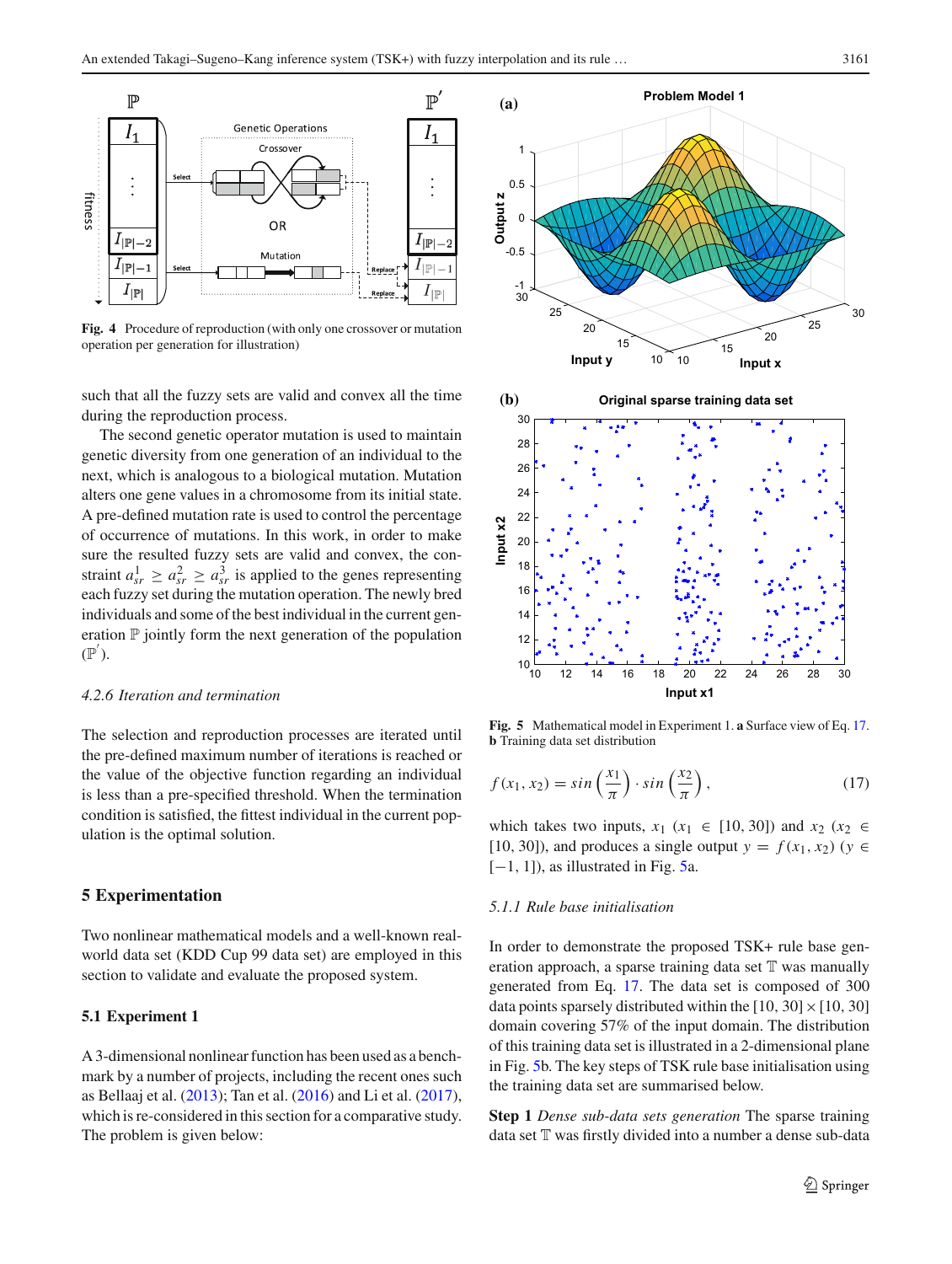<span id="page-7-0"></span>**Table 1** SSE and performance improvement

| No. of $k$     | SSE     | PI     |
|----------------|---------|--------|
| 1              | 2961.91 |        |
| $\overline{2}$ | 2248.98 | 712.93 |
| 3              | 1763.74 | 485.24 |
| $\overline{4}$ | 1478.32 | 285.42 |
| 5              | 1286.41 | 191.91 |
| 6              | 1180.48 | 105.93 |
| 7              | 1079.48 | 101.00 |
| 8              | 997.626 | 81.85  |
| 9              | 946.238 | 51.39  |
| 10             | 880.43  | 65.81  |
| 11             | 840.865 | 39.57  |
| 12             | 808.51  | 32.36  |
| 13             | 767.61  | 40.90  |
| 14             | 709.997 | 57.61  |
| 15             | 689.301 | 20.70  |



<span id="page-7-1"></span>**Fig. 6** Performance improvement against incremented *k*

sets by applying the sparse K-Means clustering algorithm. In particular, the number of sub-data sets was determined by the Elbow method as discussed in the Sect. [4.1.2.](#page-4-1) The performance improvements (PIs) against the incremented number clusters are listed in Table [1](#page-7-0) and shown in Fig. [6.](#page-7-1) It is clear from the figure that the performance improvement decreases rapidly when *k* increased from 2 to 6, before it flattened out after 6. Therefore, 6 was taken as the number of clusters. The application of sparse K-Means led to 6 dense sub-data sets as demonstrated in Fig. [7.](#page-7-2)

**Step 2** *Rule cluster generation* Once the sparse training data set  $\mathbb T$  was divided into 6 dense sub-data sets  $(T_1, T_2, \ldots, T_6)$ , the standard K-Means clustering algorithm was employed on each determined sub-data set to group similar data points into rule clusters. The application of the Elbow approach led



<span id="page-7-2"></span>**Fig. 7** Result of sparse K-Means where  $k=6$ 

to a set of SSEs and PIs as listed in Table [2,](#page-8-0) which in turn determined the value of *k* for each sub-data set as listed in Table [3.](#page-8-1)

**Step 3** *Rule base initialisation* A rule was extracted from each cluster and all the extracted rules jointly initialised the rule base. The generated 28 TSK fuzzy rules are detailed in Table [4.](#page-9-0)

## *5.1.2 TSK fuzzy interpolation*

Given any input, overlapped with any rule antecedent or not, the proposed TSK+ inference engine is able to generate an output. For instance, a randomly generated testing data point was  $(A_1^* = (27.37, 27.37, 27.37), A_2^* =$ (13.56, 13.56, 13.56)). The proposed TSK+ inference engine firstly calculated the similarity degrees between the given input and the antecedents of every rule  $(S(A_1^*, A_{r1}), S(A_2^*,$  $A_{r2}$ ,  $r = \{1, 2, ..., 28\}$  using Eq. [7,](#page-2-3) with the results listed in Table [5.](#page-10-0)

From the calculated similarity degrees, the firing strength of each rule  $FS_r$  was computed using Eq. [2,](#page-1-4) and the subconsequence from each rule was calculated using Eq. [4,](#page-1-5) which are also shown in Table [5.](#page-10-0) From this, the final output of the given input was calculated using Eq. [5](#page-1-6) as  $y = -0.902$ .

#### *5.1.3 Rule base optimisation*

In order to achieve the optimal performance, the generated raw rule base was fine-tuned using the GA algorithm as detailed in Sect. [4.2.](#page-5-1) The GA parameters used in this experiment are listed in Table [6.](#page-10-1) The population was initialised as the individuals representing the raw rule base and its random variations. The performance against the number of iterations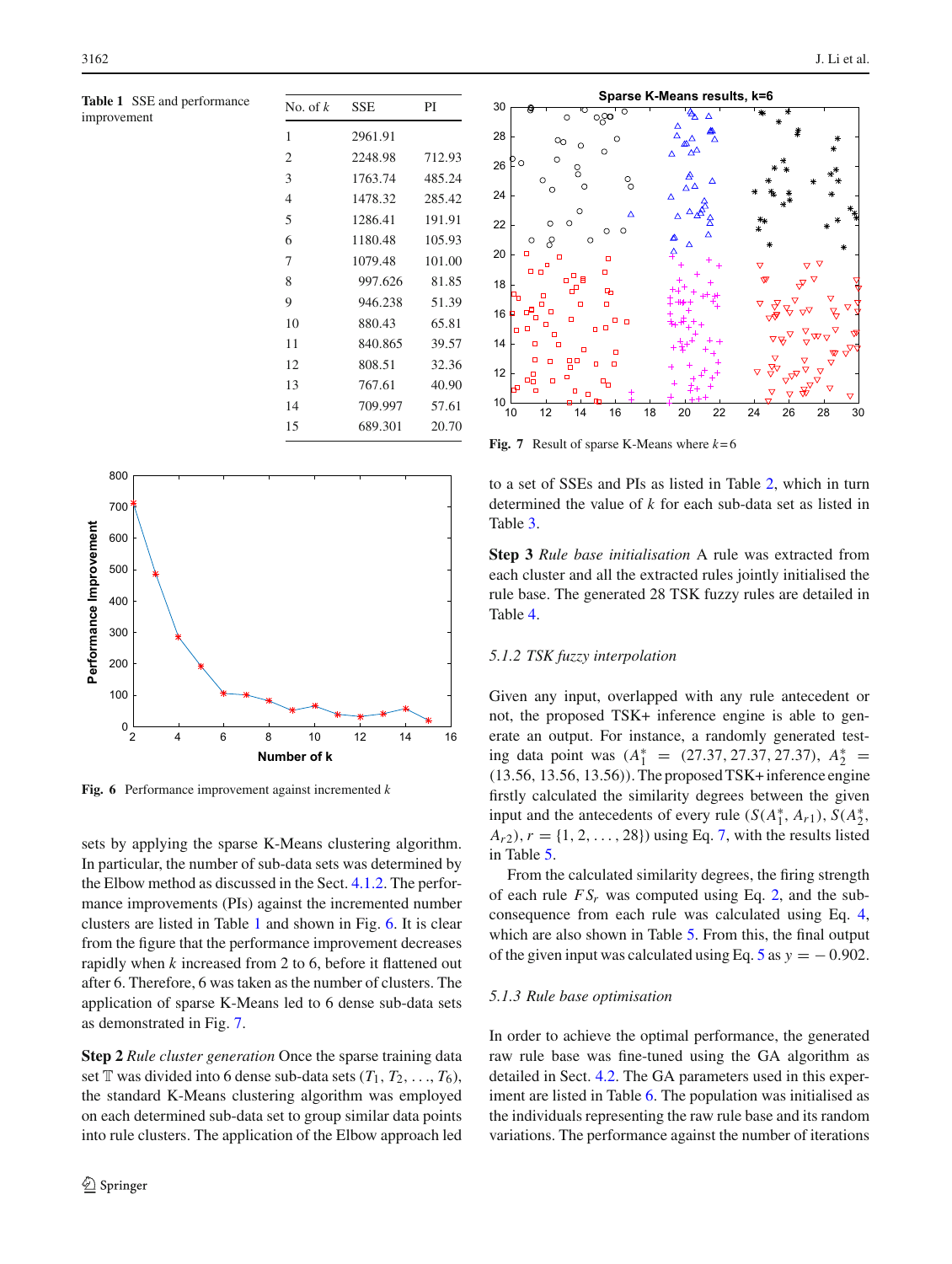<span id="page-8-0"></span>

| $\boldsymbol{k}$ | $T_1$      |       | $T_2$      |       | $T_3$      |       | $T_4$      |       |            | $T_5$ |            |        |
|------------------|------------|-------|------------|-------|------------|-------|------------|-------|------------|-------|------------|--------|
|                  | <b>SSE</b> | PI    | <b>SSE</b> | PI    | <b>SSE</b> | PI    | <b>SSE</b> | PI    | <b>SSE</b> | PI    | <b>SSE</b> | PI     |
| 1                | 159.9      |       | 271.6      |       | 128.3      |       | 222.28     |       | 133.98     |       | 259.65     |        |
| 2                | 109.42     | 50.48 | 187.65     | 83.95 | 68.61      | 59.69 | 140.16     | 82.12 | 96.06      | 37.92 | 187.95     | 71.70  |
| 3                | 81.44      | 27.98 | 149.88     | 37.78 | 56.66      | 11.95 | 114.23     | 25.93 | 66.42      | 29.64 | 147.02     | 40.93  |
| 4                | 66.85      | 14.86 | 126.35     | 23.53 | 46.16      | 10.50 | 99.48      | 14.75 | 52.46      | 13.96 | 123.73     | 23.29  |
| 5                | 56.45      | 10.13 | 109.73     | 16.62 | 39.87      | 6.29  | 85.06      | 14.42 | 42.79      | 9.67  | 109.39     | 14.34  |
| 6                | 48.04      | 8.41  | 94.14      | 15.59 | 33.04      | 6.83  | 77.22      | 7.84  | 37.69      | 5.10  | 95.25      | 14.104 |
| 7                | 42.01      | 6.03  | 83.67      | 10.47 | 28.33      | 4.71  | 69.90      | 7.32  | 33.52      | 4.17  | 85.26      | 9.99   |
| 8                | 36.22      | 5.79  | 77.63      | 6.04  | 26.26      | 2.07  | 61.87      | 8.03  | 29.18      | 4.34  | 80.06      | 5.2    |
| 9                | 32.4       | 3.82  | 74.63      | 8.00  | 24.03      | 2.23  | 56.17      | 5.70  | 25.01      | 4.17  | 74.62      | 5.44   |
| 10               | 28.77      | 3.63  | 67.11      | 7.52  | 22.69      | 1.34  | 52.39      | 3.78  | 24.29      | 0.72  | 68.56      | 6.06   |

**Table 2** SSE and PI for each sub-data set  $(k = \{1, 2, \ldots, 10\})$ 

**Table 3** The value of *k* for each sub-data set

<span id="page-8-1"></span>

| Determined number of $k = 5$ |  |  |  |
|------------------------------|--|--|--|

is shown in Fig. [8,](#page-10-2) which clearly demonstrates the performance improvements led by the GA.

#### *5.1.4 Results comparison*

In order to enable a direct comparative study with support of the approaches proposed in Bellaaj et al[.](#page-15-28) [\(2013](#page-15-28)) and Tan et al[.](#page-15-26) [\(2016\)](#page-15-26), the proposed approach was also applied to 36 randomly generated testing data points. The sum of errors for the 36 testing data led by the proposed approach is shown in Table [7,](#page-10-3) in addition to those led by the compared approaches. The proposed TSK+ outperformed the approaches proposed in Bellaaj et al[.](#page-15-28) [\(2013](#page-15-28)) and Tan et al[.](#page-15-26) [\(2016](#page-15-26)), although less rules have been used. Another advantage of the proposed approach is that the number of rules led by the proposed system was determined automatically by the system without the requirement of any human inputs. In addition, noticeably, the optimisation process significantly improved the system performance by reducing the sum of error from 3.38 to 1.78.

## **5.2 Experiment 2**

The proposed approach is not only able to deal with sparse or unevenly distributed data sets, but also able to work with dense data sets. In order to evaluate its ability in handling dense data sets, a two-input and single-output nonlinear mathematical model expressed in Eq. [18](#page-8-2) was employed as a test bed, given that it has been used by Evsukoff et al[.](#page-15-29) [\(2002\)](#page-15-29) and Rezaee and Zarand[i](#page-15-3) [\(2010\)](#page-15-3).

$$
f(x, y) = \frac{\sin(x)}{x} \cdot \frac{\sin(y)}{y}.
$$
 (18)

In this case, a randomly generated dense training data set was used, including 1681 data points distributed within the range of  $[-10, 10] \times [-10, 10]$ . By employing the proposed approach, 14 TSK fuzzy rules in total were generated. To allow a direct comparison, the mean-squares error (MSE) was used as the measurement of models, by following the work presented in Evsukoff et al[.](#page-15-29) [\(2002\)](#page-15-29) and zRezaee and Zarand[i](#page-15-3) [\(2010\)](#page-15-3). The detailed calculations of this experiment are omitted here. The MSE values led by different approaches with the specified number of rules are listed in Table [8.](#page-10-4) The results demonstrated that the proposed system TSK+ performed competitively with only 14 TSK fuzzy rules.

#### **5.3 Experiment 3**

This section considers a well-known real-world data set NSL-KDD-99 (Tavallaee et al[.](#page-15-30) [\(2009\)](#page-15-30)), which has been widely used as a benchmark (Bostani and Sheikha[n](#page-15-31) [\(2017](#page-15-31)); Wang et al[.](#page-15-32) [\(2010](#page-15-32)); Yang et al[.](#page-15-33) [\(2017b\)](#page-15-33)). This data set is a modified version of KDD Cup 99 data set generated in a military network environment. It contains 125,973 data instances with 41 attributes and 1 label which indicates the type of connection. In particular, normal connections and four types of attacks are labelled in the data set, including Denial of Service Attacks (DoS), User to Root Attacks(U2R), Remote to User Attacks (R2U) and Probes.

#### *5.3.1 Data set pre-processing*

<span id="page-8-2"></span>The four most important attributes were selected from the original 41 using expertise knowledge in order to remove noises and redundancies in the work of Yang et al[.](#page-15-33) [\(2017b](#page-15-33)). This experiment also took the four attributes as system input, and the application of automatic feature selection and reduc-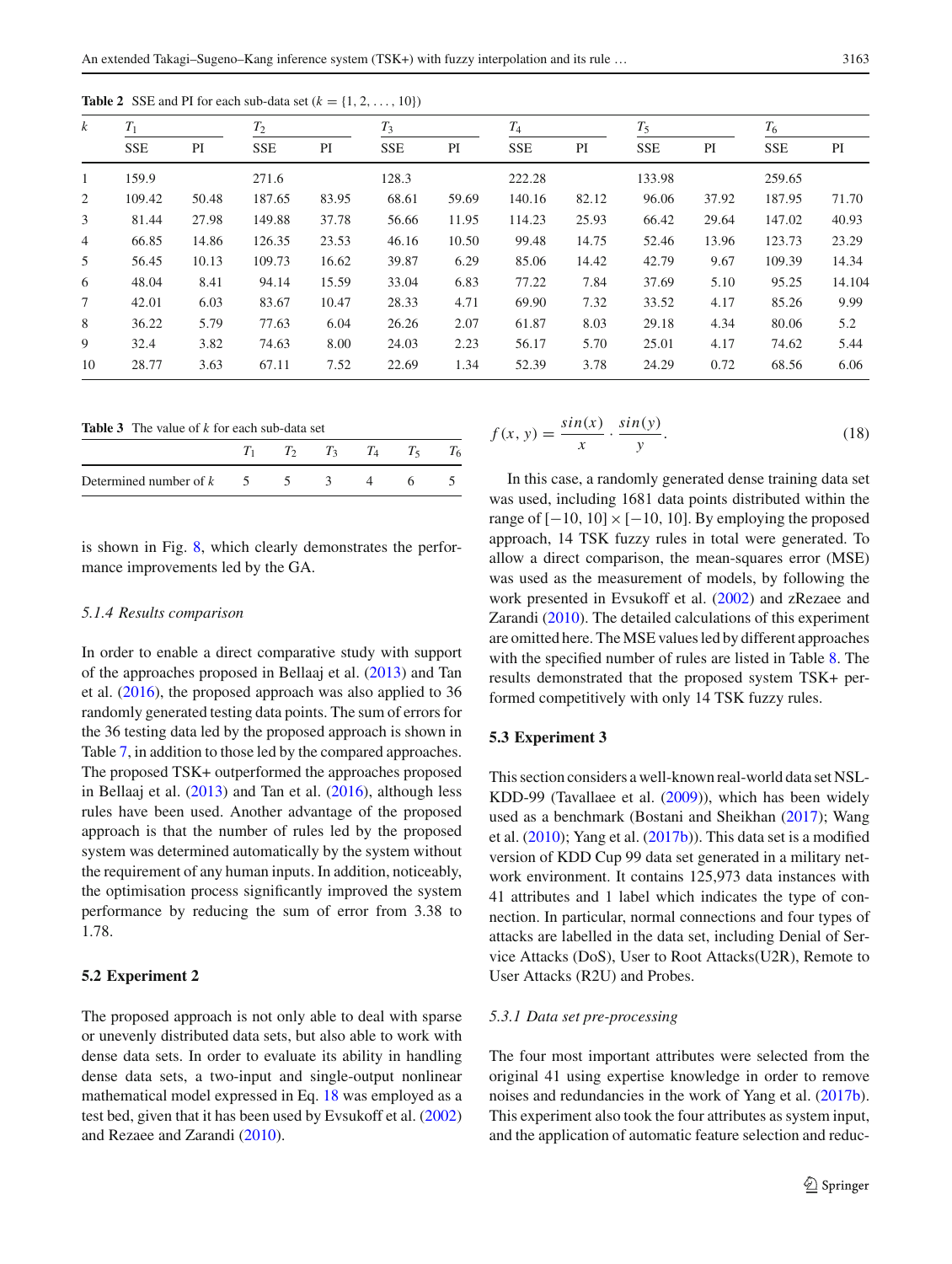<span id="page-9-0"></span>

| Table 4 Generated raw TSK<br>rule base | No.            | Input 1  |          |          | Input 2  |          |          | Output    |           |           |
|----------------------------------------|----------------|----------|----------|----------|----------|----------|----------|-----------|-----------|-----------|
|                                        |                | $a_{11}$ | $a_{12}$ | $a_{13}$ | $a_{21}$ | $a_{22}$ | $a_{23}$ | $\beta_0$ | $\beta_1$ | $\beta_2$ |
|                                        | $\mathbf{1}$   | 10.08    | 12.72    | 15.36    | 26.22    | 27.00    | 27.78    | $-0.14$   | 0.06      | $-0.38$   |
|                                        | $\sqrt{2}$     | 13.22    | 14.87    | 16.52    | 27.87    | 28.84    | 29.82    | $-0.00$   | 0.28      | $-8.24$   |
|                                        | 3              | 11.82    | 13.02    | 14.22    | 22.97    | 24.46    | 25.96    | $-0.15$   | $-0.02$   | 1.72      |
|                                        | $\overline{4}$ | 10.90    | 13.68    | 16.45    | 18.85    | 20.50    | 22.16    | $-0.04$   | $-0.20$   | 4.47      |
|                                        | $\mathfrak s$  | 10.06    | 11.18    | 12.30    | 14.89    | 16.91    | 18.93    | 0.25      | $-0.06$   | $-1.49$   |
|                                        | $\epsilon$     | 13.16    | 14.57    | 15.99    | 15.63    | 17.69    | 19.76    | 0.00      | $-0.21$   | 4.30      |
|                                        | $\tau$         | 19.24    | 20.48    | 21.71    | 26.83    | 28.25    | 29.68    | 0.14      | $-0.06$   | $-1.21$   |
|                                        | 8              | 19.59    | 20.52    | 21.45    | 22.15    | 22.89    | 23.64    | 0.24      | 0.08      | $-6.50$   |
|                                        | 9              | 19.20    | 20.39    | 21.58    | 23.90    | 24.66    | 25.42    | 0.30      | 0.00      | $-6.00$   |
|                                        | $10\,$         | 10.16    | 11.26    | 12.37    | 10.85    | 12.44    | 14.02    | 0.12      | 0.09      | $-2.22$   |
|                                        | 11             | 13.36    | 15.15    | 16.95    | 10.05    | 10.78    | 11.51    | $-0.01$   | 0.30      | $-2.85$   |
|                                        | $12\,$         | 12.25    | 14.14    | 16.03    | 11.75    | 13.42    | 15.09    | 0.05      | 0.10      | $-2.21$   |
|                                        | 13             | 20.51    | 21.24    | 21.97    | 15.28    | 17.48    | 19.69    | $-0.17$   | 0.12      | 1.32      |
|                                        | 14             | 19.27    | 20.31    | 21.35    | 19.30    | 20.33    | 21.35    | 0.13      | $-0.00$   | $-2.49$   |
|                                        | 15             | 16.64    | 18.59    | 20.54    | 15.11    | 16.71    | 18.32    | $-0.27$   | $-0.00$   | 5.31      |
|                                        | 16             | 20.95    | 21.42    | 21.89    | 11.14    | 12.25    | 13.35    | $-0.17$   | $-0.13$   | 4.92      |
|                                        | 17             | 19.23    | 20.61    | 21.98    | 12.46    | 13.57    | 14.69    | $-0.28$   | $-0.01$   | 5.71      |
|                                        | 18             | 19.10    | 20.14    | 21.19    | 10.00    | 10.81    | 11.62    | $-0.06$   | $-0.03$   | 1.52      |
|                                        | 19             | 24.39    | 25.46    | 26.53    | 28.19    | 28.94    | 29.68    | $-0.00$   | $-0.27$   | 8.02      |
|                                        | 20             | 24.02    | 25.03    | 26.04    | 21.77    | 24.08    | 26.39    | $-0.01$   | 0.05      | $-0.13$   |
|                                        | 21             | 27.38    | 28.63    | 29.89    | 21.95    | 24.91    | 27.88    | $-0.27$   | $-0.00$   | 8.17      |
|                                        | $22\,$         | 24.32    | 26.04    | 27.75    | 17.93    | 19.32    | 20.71    | 0.03      | 0.28      | $-6.23$   |
|                                        | 23             | 24.31    | 25.73    | 27.15    | 15.75    | 16.37    | 16.98    | 0.09      | 0.15      | $-5.72$   |
|                                        | 24             | 28.40    | 29.19    | 29.99    | 15.89    | 18.20    | 20.52    | 0.23      | 0.03      | $-7.43$   |
|                                        | 25             | 26.03    | 27.77    | 29.52    | 10.50    | 11.39    | 12.29    | 0.07      | $-0.18$   | $-0.01$   |
|                                        | 26             | 24.15    | 25.29    | 26.42    | 10.16    | 11.62    | 13.08    | 0.03      | $-0.26$   | 1.80      |
|                                        | $27\,$         | 28.40    | 29.16    | 29.92    | 12.79    | 13.89    | 14.99    | 0.29      | $-0.02$   | $-8.38$   |
|                                        | 28             | 25.07    | 26.62    | 28.17    | 12.92    | 13.92    | 14.92    | 0.18      | $-0.06$   | $-4.66$   |
|                                        |                |          |          |          |          |          |          |           |           |           |

tion approaches, such as Zheng et al[.](#page-15-34) [\(2015](#page-15-34)), remains as future work. The four selected input features are listed in Table [9.](#page-10-5) The data set in this experiment has also been normalised in an effort to reduce the potential noises in this real-world data set.

## *5.3.2 TSK+ model construction*

As the labels are symbolic values, 0-order TSK-style fuzzy rules were used. In order to construct a 0-order TSK rule base, the training data set was divided into 5 sub-data sets based on the five symbolic labels, which are represented using five integer numbers. The sizes of the sub-data sets and their corresponding integer labels are listed in Table [10.](#page-11-0) The rule base generation process is summarised in four steps below.

**Step 1** *Dense sub-data set generation* The sparse K-Means was applied on each sub-data set  $\mathbb{T}_j$ ,  $1 \leq j \leq 5$  to generate dense sub-data sets. Taking the second sub-data set  $\mathbb{T}_2$  as an example, the performance improvement led by the increment of  $k_2$ ,  $(k_2 ∈ {1, 2, ..., 10})$  is shown in Fig. [9.](#page-11-1) Following the Elbow approach, 3 was selected as the number of clusters, i.e.  $k_2 = 3$ . Denote the 3 generated dense sub-sets as  $(T_{21}, T_{22}, T_{23})$ .

**Step 2** *Rule cluster generation* The standard K-Means clustering algorithm was applied on  $T_{ji}$  ( $j \in \{1, 2, \ldots, 5\}$  and *i* ranging from 1 to the determined cluster numbers using the Elbow approach), to generate rule clusters each representing a rule. Again, take  $T_2$  as an example for illustration. The determined cluster numbers  $k_{2i}$  for each dense sub-data set  $T_{2i}$  are shown in the third column of Table [11.](#page-11-2) Then, 13 rule clusters were generated from the sub-data set  $\mathbb{T}_2$ . The rule cluster generation process for other dense sub-data sets is not detailed here, but the generated rule cluster or the given training data set is summarised in Table [11.](#page-11-2)

**Step 3** *Raw rule base generation* A rule is extracted from each generated rule cluster. Taking rule cluster *RC*<sup>12</sup> as an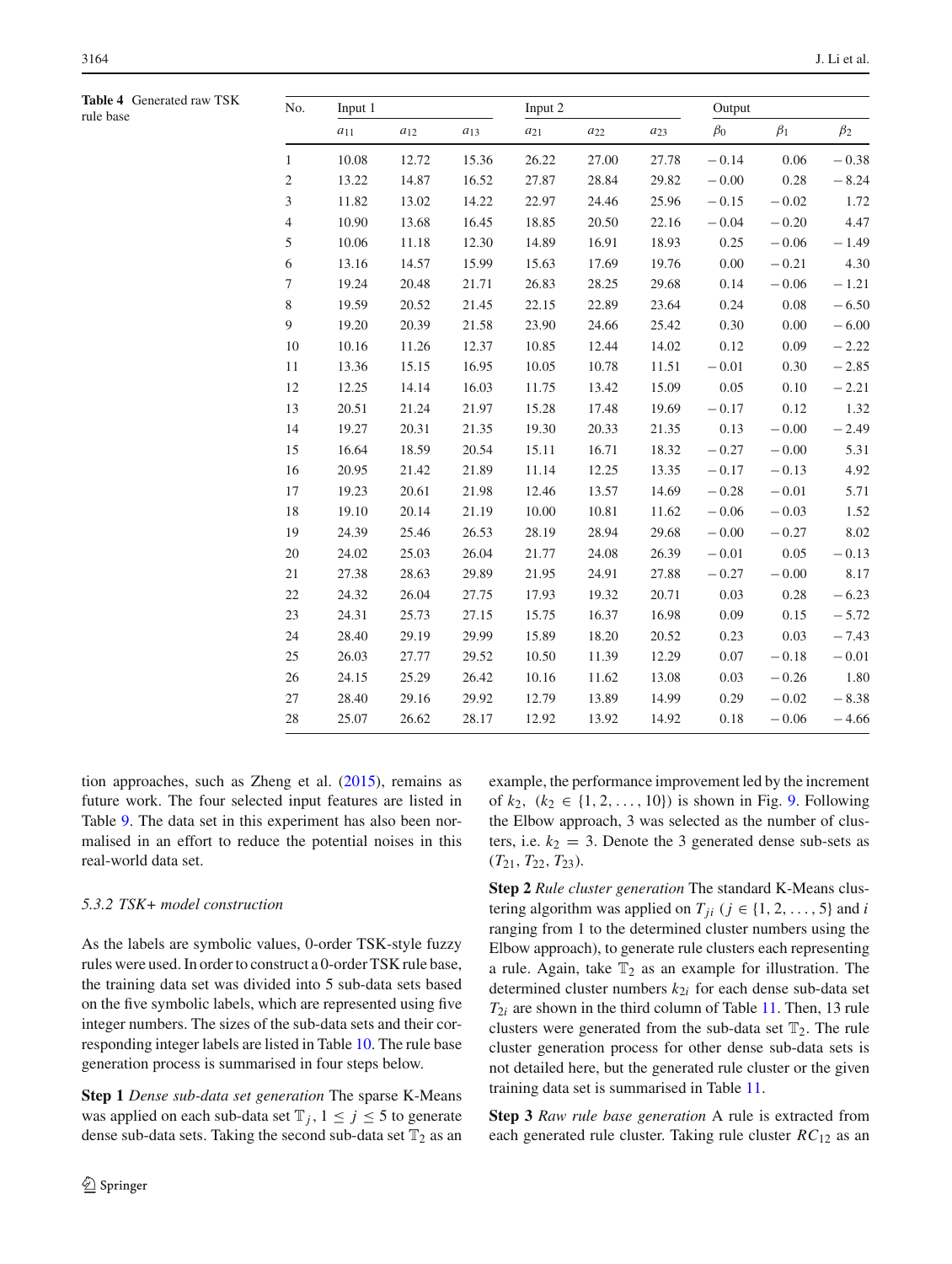<span id="page-10-0"></span>**Table 5** Sub-result from each rule and its calculation details

| $\boldsymbol{p}$ | $S(A_1^*, A_{p1})$ | $S(A_2^*, A_{p2})$ | $FD_p$ | Consequence |
|------------------|--------------------|--------------------|--------|-------------|
| 1                | 0.0053             | 0.059              | 0.053  | $-0.014$    |
| 2                | 0.020              | 0.003              | 0.003  | $-0.012$    |
| 3                | 0.004              | 0.010              | 0.004  | $-0.014$    |
| $\overline{4}$   | 0.001              | 0.836              | 0.001  | 0.006       |
| 5                | 0.007              | 0.455              | 0.007  | 0.004       |
| 6                | 0.016              | 0.780              | 0.016  | 0.023       |
| 7                | 0.467              | 0.157              | 0.157  | 0.170       |
| 8                | 0.461              | 0.004              | 0.004  | 0.008       |
| 9                | 0.449              | 0.052              | 0.052  | 0.118       |
| 10               | 0.012              | 0.954              | 0.012  | 0.018       |
| 11               | 0.024              | 0.870              | 0.024  | 0.024       |
| 12               | 0.002              | 0.939              | 0.002  | 0.005       |
| 13               | 0.211              | 0.848              | 0.211  | $-0.430$    |
| 14               | 0.567              | 0.812              | 0.567  | $-0.996$    |
| 15               | 0.440              | 0.480              | 0.440  | 0.114       |
| 16               | 0.591              | 0.941              | 0.591  | $-0.913$    |
| 17               | 0.480              | 0.969              | 0.480  | $-1.042$    |
| 18               | 0.414              | 0.871              | 0.414  | $-0.232$    |
| 19               | 0.926              | 0.009              | 0.009  | 0.005       |
| 20               | 0.932              | 0.004              | 0.004  | 0.014       |
| 21               | 0.925              | 0.077              | 0.077  | 0.005       |
| 22               | 0.927              | 0.868              | 0.868  | $-0.937$    |
| 23               | 0.918              | 0.736              | 0.736  | $-0.471$    |
| 24               | 0.932              | 0.616              | 0.616  | $-1.030$    |
| 25               | 0.948              | 0.902              | 0.902  | $-0.622$    |
| 26               | 0.947              | 0.966              | 0.947  | $-0.547$    |
| 27               | 0.906              | 0.913              | 0.906  | $-0.849$    |
| 28               | 0.920              | 0.964              | 0.920  | $-0.589$    |

**Table 6** GA parameters

<span id="page-10-1"></span>

| Parameters                    | Values |
|-------------------------------|--------|
| Population Size               | 100    |
| Max value in fitness function | 2      |
| Crossover rate                | 0.85   |
| Mutation rate                 | 0.05   |
| Maximum iteration             | 10,000 |
| Termination threshold         | 0.01   |

example, which is the first determined rule cluster in  $T_{21}$ , the corresponding rule  $R_{12}$  can be extracted. In particular, the consequence of rule  $R_{12}$  is the integer number representing the class of connections; and the rule antecedents are four triangle fuzzy sets  $(A_{(12)1}, A_{(12)2}, A_{(12)3}, A_{(12)4})$  led by the approach discussed in Sect. [4.1.4.](#page-4-2) The generated rule *R*<sup>12</sup> is:



<span id="page-10-2"></span>**Fig. 8** RMSE values decrease over time during optimisation

**Table 7** Results led by approaches in experiment 1

<span id="page-10-3"></span>

| Approaches            | No. of rules | Sum of error | <b>RSME</b> |
|-----------------------|--------------|--------------|-------------|
| Bellaaj et al. (2013) | 36           | 5.8          | 0.161       |
| Tan et al. (2016)     | 36           | 3.1          | 0.086       |
| TSK+ without GA       | 28           | 3.38         | 0.094       |
| TSK+                  | 28           | 1.78         | 0.067       |

Bold value indicates best performance

**Table 8** Results led by fuzzy models in experiment 2

<span id="page-10-4"></span>

| Approaches                | No. of rule | MSE    |
|---------------------------|-------------|--------|
| Evsukoff et al. $(2002)$  | 49          | 0.001  |
| Rezaee and Zarandi (2010) | 13          | 0.0004 |
| Rezaee and Zarandi (2010) | 14          | 0.0002 |
| $TSK+$                    | 14          | 0.0002 |

## **Table 9** Selected input features

<span id="page-10-5"></span>

| Feature # | Feature                                      |
|-----------|----------------------------------------------|
| .5        | Size from source to destination              |
| 6         | Size from destination to source              |
| 23        | Number of connections in past 2 second       |
| 35        | Different services rate for destination host |
|           |                                              |

*R*<sup>12</sup> : **IF** *x*<sup>1</sup> is (0.588, 0.599, 0.601)

and 
$$
x_2
$$
 is (0, 0.387, 0.414)  
and  $x_3$  is (0.05, 0.075, 0.1) and  $x_4$  is (0, 0, 0)  
THEN  $y = 2$ . (19)

According to Table [11,](#page-11-2) 46 rules in total were generated to initialise the rule base. The detailed initialised rule base can be found in Appendix I.

**Step 4** *Rule base optimisation* The GA was applied to optimise the membership functions of the fuzzy sets involved in the extracted fuzzy rules. The same GA parameters used in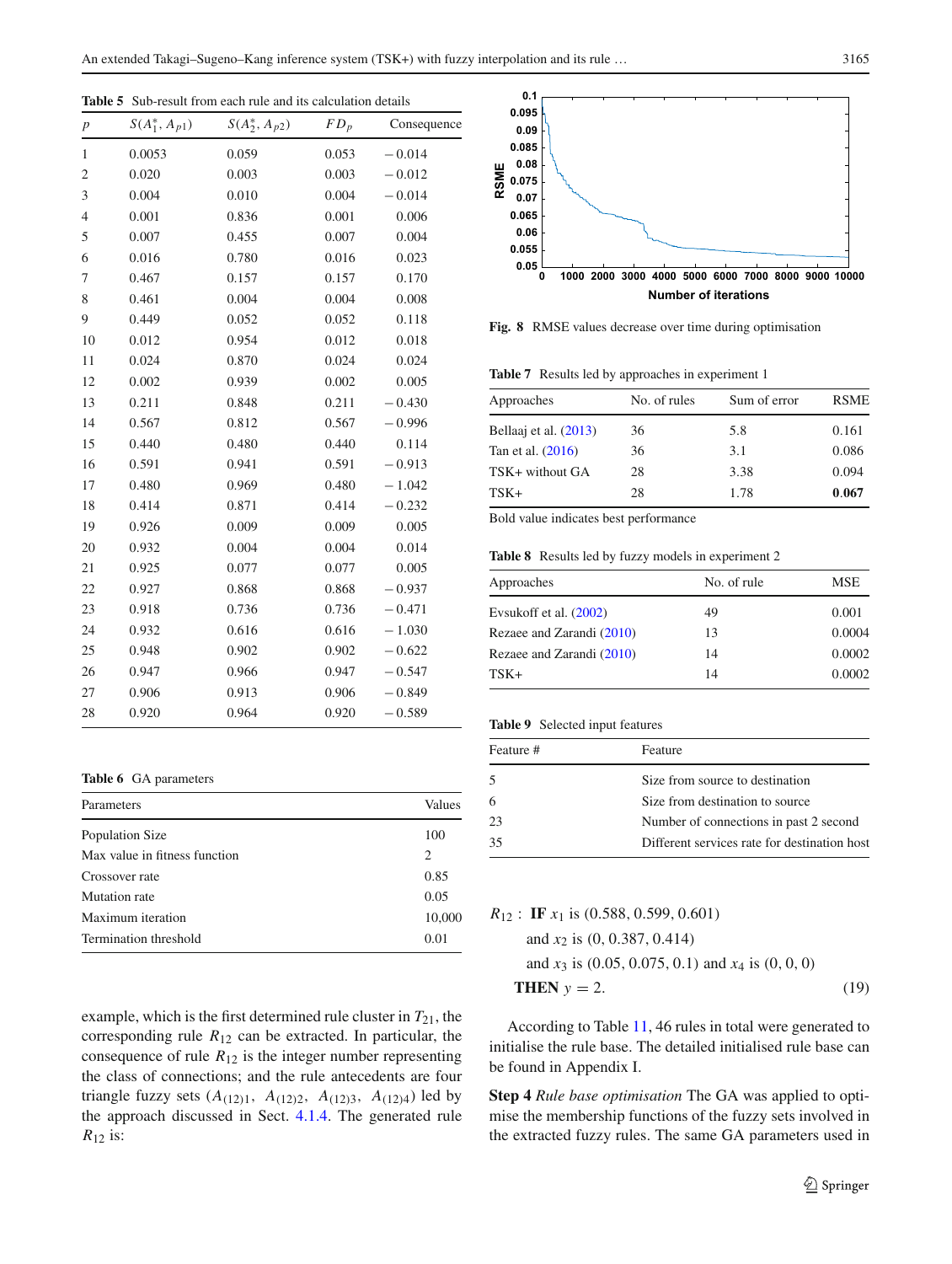<span id="page-11-0"></span>**Table 10** Data details regarding the types of connections

| Datasets       | No. of instances | Classes        | Rule consequence |
|----------------|------------------|----------------|------------------|
| $\mathbb{T}_1$ | 53,874           | Normal traffic |                  |
| $T_2$          | 36,741           | DoS            | 2                |
| $\mathbb{T}_3$ | 42               | U2R            | 3                |
| $\mathbb{T}_4$ | 796              | R2U            | 4                |
| $\mathbb{T}$ 5 | 9,325            | Probes         | 5                |



<span id="page-11-1"></span>**Fig. 9** Performance improvement regarding incremented *k*

Experiment 1 as listed in Table [6](#page-10-1) were also used in this example, but the number of iterations was increased to 20,000. The system performance against the number of iterations used in GA is shown in Fig. [10.](#page-11-3) The optimised rule base is attached in Appendix II.

## *5.3.3 TSK+ model evaluation*

Once the TSK fuzzy rule base was generated, it can then be used for connection classification by the proposed TSK+ inference engine. The rule base and the inference engine TSK+ jointly formed the fuzzy model, which was validated and evaluated using a testing dataset. The testing data set contains 22,544 data samples provided by Tavallaee et al[.](#page-15-30) [\(2009](#page-15-30)). The testing data set was also extracted from original



<span id="page-11-3"></span>**Fig. 10** RMSE decreasing over time

KDD Cup 99 data set, but it does not share any data instance with the training data set NSL-KDD-99.

Note that the testing data set has been used in a number of projects with different classification approaches. In particular, decision tree, naive Bayes, back-propagation neural network (BPNN), fuzzy clustering-artificial neural network (FC-ANN) have been employed in Wang et al[.](#page-15-32) [\(2010](#page-15-32)), and modified optimum-path forest (MOPF) was applied in Bostani and Sheikha[n](#page-15-31) [\(2017](#page-15-31)). The accuracy of the classification results for each class of network traffic generated by different approaches including the proposed one with the initialised rule base and the optimised rule base is listed in Table [12.](#page-11-4)

#### **Table 12** Performance comparison

<span id="page-11-4"></span>

|                                            | Normal<br>Traffic | DoS   | U2R   | R <sub>2U</sub> | Probes |
|--------------------------------------------|-------------------|-------|-------|-----------------|--------|
| Decision tree Wang<br>et al. $(2010)$      | 91.22             | 97.24 | 15.38 | 1.43            | 78.13  |
| Naive bayes Wang et al.<br>(2010)          | 89.22             | 96.65 | 7.69  | 8.57            | 88.13  |
| BPNN Wang et al.<br>(2010)                 | 89.75             | 97.20 | 23.08 | 5.71            | 88.75  |
| FC-ANN Wang et al.<br>(2010)               | 91.32             | 96.70 | 76.92 | 58.57           | 80.00  |
| MOPF Bostani and<br>Sheikhan (2017)        | N/A               | 96.89 | 77.98 | 81.13           | 85.92  |
| TSK+ without GA (the<br>proposed approach) | 77.10             | 94.07 | 57.69 | 55.29           | 78.71  |
| TSK+ (the proposed<br>approach)            | 93.10             | 97.84 | 65.38 | 84.65           | 85.69  |

Bold values indicate best performance

**Table 11** Rules and clusters for each set of data instances with the same type of connection

<span id="page-11-2"></span>

| Dense data set                                                                                 | Normal $\mathbb{T}_1$ |                   |  | $DoS$ $\mathbb{T}_2$ |          |          | R2U $\mathbb{T}_3$ U2R $\mathbb{T}_4$  |          |          |          |                            | Probes $\mathbb{T}_5$ |          |  |
|------------------------------------------------------------------------------------------------|-----------------------|-------------------|--|----------------------|----------|----------|----------------------------------------|----------|----------|----------|----------------------------|-----------------------|----------|--|
|                                                                                                | $T_{11}$              | $T_{12}$ $T_{13}$ |  | $T_{21}$             | $T_{22}$ | $T_{23}$ | $T_{31}$                               | $T_{41}$ | $T_{42}$ | $T_{43}$ | $T_{51}$                   | $T_{52}$              | $T_{53}$ |  |
| Index i of rule cluster $RC_i$ 1–4 5–7 8–11 12–14 15–18 19–24 25–30 31–35 36–38 39–41 42–44 45 |                       |                   |  |                      |          |          |                                        |          |          |          |                            |                       | - 46     |  |
| Index i of rule $R_i$                                                                          |                       |                   |  |                      |          |          | $1-4$ 5-7 8-11 12-14 15-18 19-24 25-30 |          |          |          | 31–35 36–38 39–41 42–44 45 |                       | -46      |  |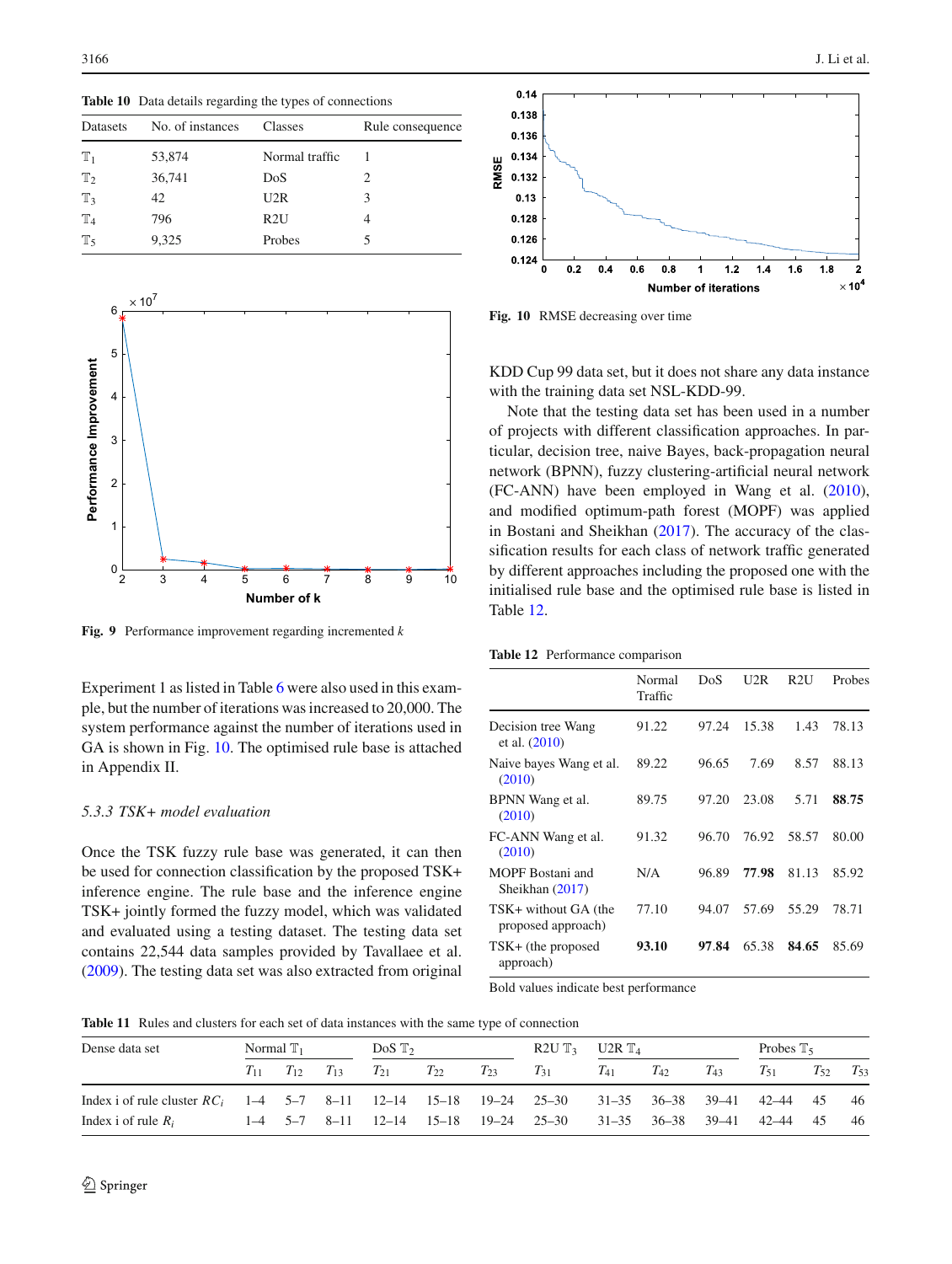The results show that the proposed TSK+ overall outperformed all other approaches; and the proposed rule base optimisation approach significantly improved the system performance by over 10% on average. In particular, the proposed system achieved better accuracies on the prediction of normal connections, DoS and R2U than those of all other approaches; worse performance led by the proposed approach in the class of U2R compared to FC-ANN and MOPF; and similar result was generated for class Probes with the existing best performance resulted from other approaches.

## <span id="page-12-0"></span>**6 Conclusion**

This paper proposed a fuzzy inference system TSK+, which extended the conventional TSK inference system such that it is also applicable to sparse rule bases and unevenly distributed rule bases. This is achieved by allowing the interpolation and extrapolation of the output from all rules even if the given input does not overlap with any rule antecedents. This paper also proposed a novel data-driven rule base generation approach, which is workable with spare data sets, dense data set, and unevenly distributed data sets. The system was validated and evaluated by applying two benchmark problems and one real-world data set. The experimental results demonstrated the wide applicability of the proposed system with compact rule bases and competitive performances.

The proposed system can be further enhanced in the following areas. Firstly, the sparsity-aware possibilistic clustering algorithm (Xenaki et al[.](#page-15-35) [\(2016](#page-15-35))) was designed to work

<span id="page-12-1"></span>**Table 13** Initialised Rule Base

with sparse data sets, and thus, it is desired to investigate how this clustering algorithm can support the proposed TSK+ inference system. Secondly, it is worthwhile to study how the proposed sparse rule base generation approach can help in generating Mamdani-style fuzzy rule bases. Finally, it would be interesting to define the sparsity or density of a data set such that more accurate clustering results can be generated during rule cluster generation.

**Acknowledgements** This work is supported by a Northumbria University PhD scholarship, the National Natural Science Foundation of China (No. 61502068) and the China Postdoctoral Science Foundation (Nos. 2013M541213 and 2015T80239).

## **Compliance with ethical standards**

**Conflict of interest** The authors declare that they have no conflict of interest.

**Ethical approval** This article does not contain any studies with human participants or animals performed by any of the authors.

**Open Access** This article is distributed under the terms of the Creative Commons Attribution 4.0 International License [\(http://creativecomm](http://creativecommons.org/licenses/by/4.0/) [ons.org/licenses/by/4.0/\)](http://creativecommons.org/licenses/by/4.0/), which permits unrestricted use, distribution, and reproduction in any medium, provided you give appropriate credit to the original author(s) and the source, provide a link to the Creative Commons license, and indicate if changes were made.

## **Appendix I**

See Table [13](#page-12-1)

| $\dot{i}$      | Input       |             |             |             |             |             |             |             |             |             |             |             | Output         |
|----------------|-------------|-------------|-------------|-------------|-------------|-------------|-------------|-------------|-------------|-------------|-------------|-------------|----------------|
|                | $A_{i1}$    |             |             | $A_{i2}$    |             |             | $A_{i3}$    |             |             | $A_{i4}$    |             |             | $f_i$          |
|                | $a_{(i1)1}$ | $a_{(i1)2}$ | $a_{(i1)3}$ | $a_{(i2)1}$ | $a_{(i2)2}$ | $a_{(i2)3}$ | $a_{(i3)1}$ | $a_{(i3)2}$ | $a_{(i3)3}$ | $a_{(i4)1}$ | $a_{(i4)2}$ | $a_{(i4)3}$ |                |
| 1              | 0.000       | 0.210       | 0.714       | 0.000       | 0.228       | 0.438       | 0.000       | 0.100       | 1.000       | 0.000       | 0.000       | 1.000       | 1              |
| 2              | 0.000       | 0.212       | 0.711       | 0.000       | 0.520       | 0.787       | 0.025       | 0.100       | 0.599       | 0.000       | 0.000       | 1.000       | 1              |
| 3              | 0.000       | 0.233       | 0.450       | 0.805       | 0.833       | 0.834       | 0.025       | 0.025       | 0.125       | 0.000       | 0.020       | 0.430       | $\mathbf{1}$   |
| $\overline{4}$ | 0.723       | 0.760       | 0.843       | 0.000       | 0.000       | 0.723       | 0.025       | 0.050       | 0.050       | 0.000       | 0.040       | 1.000       | 1              |
| 5              | 0.833       | 0.833       | 0.833       | 0.000       | 0.000       | 0.788       | 0.025       | 0.050       | 0.150       | 0.000       | 0.040       | 1.000       | 1              |
| 6              | 0.834       | 0.834       | 0.834       | 0.689       | 0.830       | 0.833       | 0.025       | 0.025       | 0.050       | 0.040       | 0.185       | 0.360       | $\mathbf{1}$   |
| 7              | 0.834       | 0.834       | 0.834       | 0.000       | 0.670       | 0.761       | 0.025       | 0.025       | 0.075       | 0.000       | 0.090       | 0.610       | $\mathbf{1}$   |
| 8              | 0.836       | 0.836       | 0.836       | 0.561       | 0.833       | 0.833       | 0.025       | 0.025       | 0.025       | 0.030       | 0.055       | 0.080       | 1              |
| 9              | 0.848       | 0.848       | 0.848       | 0.834       | 0.834       | 0.834       | 0.025       | 0.025       | 0.025       | 0.030       | 0.030       | 0.030       | 1              |
| 10             | 0.837       | 0.837       | 0.837       | 0.682       | 0.687       | 0.689       | 0.025       | 0.025       | 0.025       | 0.030       | 0.030       | 0.030       | 1              |
| 11             | 0.835       | 0.835       | 0.835       | 0.000       | 0.747       | 0.783       | 0.025       | 0.050       | 0.050       | 0.090       | 0.160       | 0.920       | 1              |
| 12             | 0.588       | 0.599       | 0.601       | 0.000       | 0.387       | 0.414       | 0.050       | 0.075       | 0.100       | 0.000       | 0.000       | 0.000       | $\overline{2}$ |
| 13             | 0.000       | 0.000       | 0.263       | 0.000       | 0.000       | 0.047       | 0.554       | 0.584       | 0.623       | 0.000       | 0.070       | 1.000       | $\overline{2}$ |
| 14             | 0.000       | 0.000       | 0.272       | 0.000       | 0.000       | 0.000       | 0.025       | 0.524       | 0.554       | 0.000       | 0.050       | 0.760       | $\mathfrak{2}$ |
| 15             | 0.593       | 0.601       | 0.601       | 0.468       | 0.487       | 0.487       | 0.025       | 0.075       | 0.725       | 0.000       | 0.000       | 0.000       | $\mathfrak{2}$ |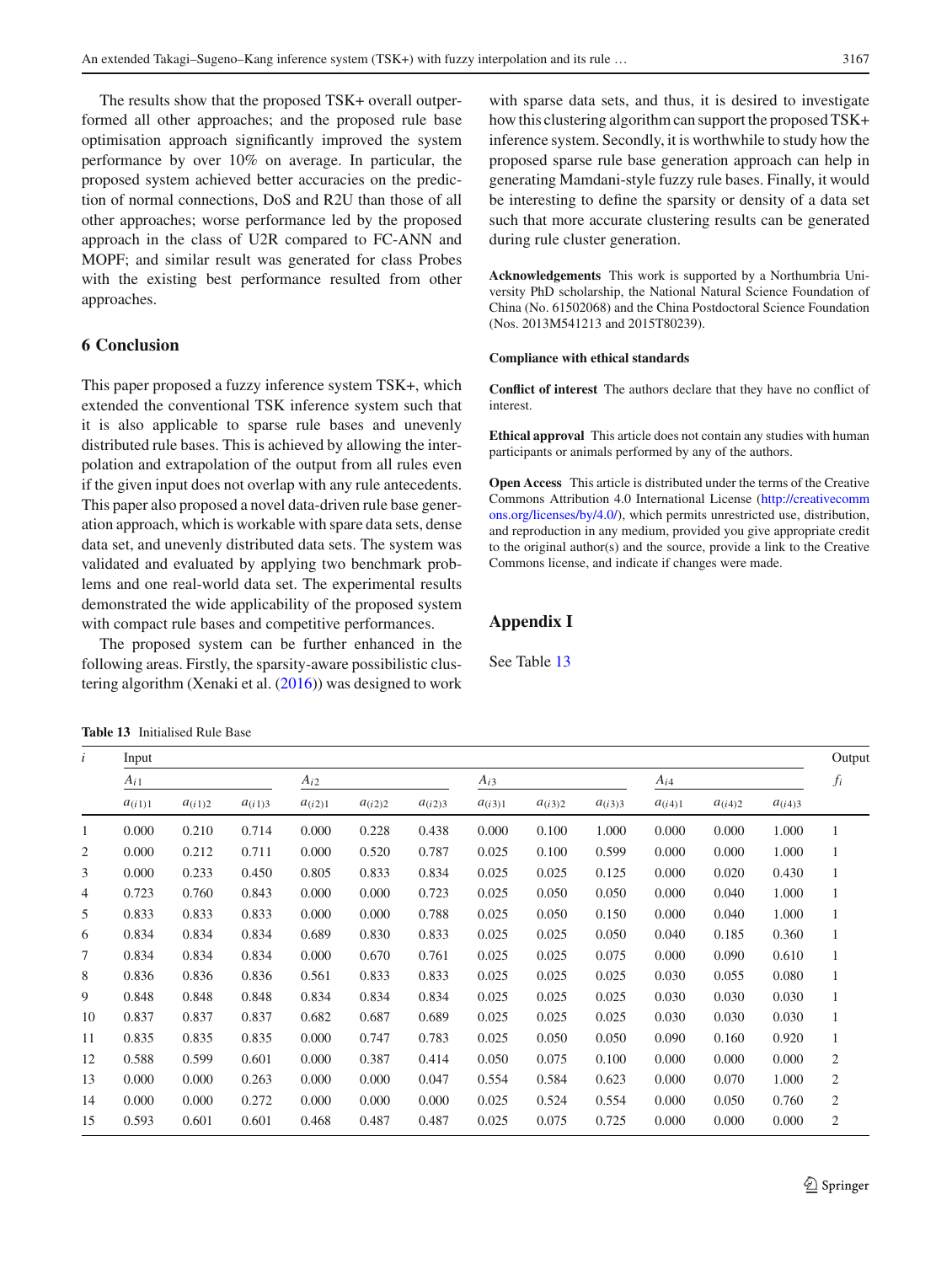**Table 13** continued

| $\ensuremath{\boldsymbol{f_i}}$<br>$A_{i2}$<br>$A_{i1}$<br>$A_{i3}$<br>$A_{i4}$<br>$a_{(i1)1}$<br>$a_{(i1)2}$<br>$a_{(i1)3}$<br>$a_{(i2)1}$<br>$a_{(i2)2}$<br>$a_{(i2)3}$<br>$a_{(i3)1}$<br>$a_{(i3)2}$<br>$a_{(i3)3}$<br>$a_{(i4)1}$<br>$a_{(i4)2}$<br>$a_{(i4)3}$<br>$\mathfrak{2}$<br>16<br>0.000<br>0.000<br>0.263<br>0.000<br>0.000<br>0.000<br>0.624<br>0.663<br>0.000<br>0.070<br>0.750<br>0.710<br>$\sqrt{2}$<br>0.585<br>0.587<br>0.100<br>0.000<br>0.000<br>17<br>0.580<br>0.414<br>0.468<br>0.487<br>0.050<br>0.150<br>0.000<br>$\mathbf{2}$<br>18<br>0.554<br>0.568<br>0.579<br>0.360<br>0.487<br>0.025<br>0.088<br>0.000<br>0.000<br>0.000<br>0.401<br>0.150<br>$\mathfrak{2}$<br>19<br>0.352<br>0.352<br>0.000<br>0.000<br>0.000<br>0.025<br>0.543<br>0.605<br>0.020<br>0.352<br>0.000<br>0.260<br>$\mathfrak{2}$<br>0.352<br>0.352<br>0.352<br>0.000<br>0.000<br>0.000<br>0.752<br>1.000<br>1.000<br>0.000<br>0.020<br>0.260<br>20<br>$\mathfrak{2}$<br>21<br>0.360<br>0.360<br>0.520<br>0.000<br>0.000<br>0.330<br>0.025<br>0.050<br>0.659<br>0.000<br>0.020<br>1.000<br>$\sqrt{2}$<br>22<br>0.352<br>0.352<br>0.352<br>0.000<br>0.000<br>0.000<br>0.606<br>0.667<br>0.000<br>0.000<br>0.260<br>0.751<br>$\sqrt{2}$<br>0.263<br>0.263<br>0.000<br>0.970<br>23<br>0.263<br>0.000<br>0.000<br>0.711<br>0.993<br>0.000<br>0.000<br>0.000<br>$\sqrt{2}$<br>0.524<br>0.535<br>0.549<br>0.360<br>0.487<br>0.000<br>0.000<br>24<br>0.487<br>0.050<br>0.100<br>0.150<br>0.000<br>3<br>25<br>0.000<br>0.000<br>0.362<br>0.406<br>0.439<br>0.498<br>0.025<br>0.025<br>0.075<br>0.000<br>0.000<br>0.020<br>3<br>26<br>0.000<br>0.149<br>0.219<br>0.000<br>0.296<br>0.371<br>0.025<br>0.025<br>0.100<br>0.000<br>0.000<br>0.750<br>0.025<br>0.025<br>3<br>27<br>0.215<br>0.362<br>0.365<br>0.368<br>0.384<br>0.390<br>0.599<br>0.000<br>0.000<br>0.060<br>3<br>28<br>0.382<br>0.025<br>0.376<br>0.378<br>0.404<br>0.405<br>0.417<br>0.025<br>0.050<br>0.000<br>0.000<br>0.000<br>3<br>0.244<br>0.244<br>0.025<br>0.025<br>29<br>0.244<br>0.631<br>0.631<br>0.631<br>0.025<br>0.000<br>0.000<br>0.000<br>3<br>0.407<br>0.449<br>0.531<br>0.538<br>0.545<br>0.025<br>0.025<br>0.025<br>0.000<br>0.010<br>0.020<br>30<br>0.365<br>31<br>0.000<br>0.229<br>0.358<br>0.000<br>0.000<br>0.362<br>0.025<br>0.025<br>0.100<br>0.000<br>0.000<br>0.670<br>$\overline{4}$<br>0.025<br>32<br>0.000<br>0.356<br>0.359<br>0.371<br>0.573<br>0.025<br>0.050<br>0.000<br>0.020<br>1.000<br>$\overline{4}$<br>0.378<br>0.305<br>0.025<br>0.025<br>0.000<br>33<br>0.000<br>0.361<br>0.754<br>0.771<br>0.787<br>0.025<br>0.000<br>0.000<br>$\overline{4}$<br>0.000<br>0.833<br>0.025<br>0.025<br>34<br>0.000<br>0.000<br>0.850<br>0.833<br>0.025<br>0.000<br>0.000<br>0.000<br>$\overline{4}$<br>35<br>0.464<br>0.000<br>0.000<br>0.025<br>0.050<br>0.220<br>$\overline{\mathcal{L}}$<br>0.464<br>0.464<br>0.000<br>0.075<br>0.000<br>0.000<br>$\overline{\mathcal{L}}$<br>36<br>0.834<br>0.834<br>0.000<br>0.000<br>0.025<br>0.025<br>0.290<br>0.834<br>0.000<br>0.025<br>0.000<br>0.000<br>37<br>0.834<br>0.834<br>0.834<br>0.000<br>0.000<br>0.000<br>0.025<br>0.025<br>0.025<br>0.000<br>0.000<br>0.290<br>$\overline{4}$<br>38<br>0.834<br>0.834<br>0.834<br>0.000<br>0.000<br>0.000<br>0.025<br>0.025<br>0.050<br>0.000<br>0.000<br>0.130<br>$\overline{4}$<br>39<br>0.000<br>0.834<br>0.025<br>0.000<br>0.000<br>0.834<br>0.834<br>0.025<br>0.025<br>0.000<br>0.000<br>0.000<br>$\overline{4}$<br>0.000<br>0.000<br>0.834<br>0.834<br>0.025<br>0.050<br>0.075<br>0.000<br>40<br>0.000<br>0.834<br>0.000<br>0.000<br>$\overline{4}$<br>0.000<br>0.834<br>0.025<br>$\overline{4}$<br>41<br>0.000<br>0.000<br>0.834<br>0.834<br>0.025<br>0.025<br>0.000<br>0.000<br>0.000<br>5<br>42<br>0.000<br>0.002<br>0.836<br>0.000<br>0.000<br>0.025<br>1.000<br>0.000<br>1.000<br>0.000<br>0.596<br>0.270<br>$\sqrt{5}$<br>43<br>0.897<br>0.897<br>0.897<br>0.000<br>0.000<br>0.000<br>0.025<br>0.025<br>0.025<br>0.120<br>0.120<br>0.120<br>5<br>0.869<br>0.869<br>0.869<br>0.000<br>0.000<br>0.025<br>0.025<br>0.025<br>0.110<br>0.110<br>44<br>0.000<br>0.110<br>5<br>45<br>0.000<br>0.000<br>0.000<br>0.900<br>0.900<br>1.000<br>0.025<br>0.025<br>0.050<br>0.500<br>0.500<br>0.650 | $\dot{i}$ | Input |       |       |       |       |       |       |       |       |       |       |       | Output |
|----------------------------------------------------------------------------------------------------------------------------------------------------------------------------------------------------------------------------------------------------------------------------------------------------------------------------------------------------------------------------------------------------------------------------------------------------------------------------------------------------------------------------------------------------------------------------------------------------------------------------------------------------------------------------------------------------------------------------------------------------------------------------------------------------------------------------------------------------------------------------------------------------------------------------------------------------------------------------------------------------------------------------------------------------------------------------------------------------------------------------------------------------------------------------------------------------------------------------------------------------------------------------------------------------------------------------------------------------------------------------------------------------------------------------------------------------------------------------------------------------------------------------------------------------------------------------------------------------------------------------------------------------------------------------------------------------------------------------------------------------------------------------------------------------------------------------------------------------------------------------------------------------------------------------------------------------------------------------------------------------------------------------------------------------------------------------------------------------------------------------------------------------------------------------------------------------------------------------------------------------------------------------------------------------------------------------------------------------------------------------------------------------------------------------------------------------------------------------------------------------------------------------------------------------------------------------------------------------------------------------------------------------------------------------------------------------------------------------------------------------------------------------------------------------------------------------------------------------------------------------------------------------------------------------------------------------------------------------------------------------------------------------------------------------------------------------------------------------------------------------------------------------------------------------------------------------------------------------------------------------------------------------------------------------------------------------------------------------------------------------------------------------------------------------------------------------------------------------------------------------------------------------------------------------------------------------------------------------------------------------------------------------------------------------------------------------------------------------------------------------------------------------------------------------------------------------------------------------------------------------------------------------------------------------------------------------------------------------------------------------------------------------------------------------------------------------------------------------------------------------------------------------------------------------------------------------------------------------------------------------------------------|-----------|-------|-------|-------|-------|-------|-------|-------|-------|-------|-------|-------|-------|--------|
|                                                                                                                                                                                                                                                                                                                                                                                                                                                                                                                                                                                                                                                                                                                                                                                                                                                                                                                                                                                                                                                                                                                                                                                                                                                                                                                                                                                                                                                                                                                                                                                                                                                                                                                                                                                                                                                                                                                                                                                                                                                                                                                                                                                                                                                                                                                                                                                                                                                                                                                                                                                                                                                                                                                                                                                                                                                                                                                                                                                                                                                                                                                                                                                                                                                                                                                                                                                                                                                                                                                                                                                                                                                                                                                                                                                                                                                                                                                                                                                                                                                                                                                                                                                                                                                                      |           |       |       |       |       |       |       |       |       |       |       |       |       |        |
|                                                                                                                                                                                                                                                                                                                                                                                                                                                                                                                                                                                                                                                                                                                                                                                                                                                                                                                                                                                                                                                                                                                                                                                                                                                                                                                                                                                                                                                                                                                                                                                                                                                                                                                                                                                                                                                                                                                                                                                                                                                                                                                                                                                                                                                                                                                                                                                                                                                                                                                                                                                                                                                                                                                                                                                                                                                                                                                                                                                                                                                                                                                                                                                                                                                                                                                                                                                                                                                                                                                                                                                                                                                                                                                                                                                                                                                                                                                                                                                                                                                                                                                                                                                                                                                                      |           |       |       |       |       |       |       |       |       |       |       |       |       |        |
|                                                                                                                                                                                                                                                                                                                                                                                                                                                                                                                                                                                                                                                                                                                                                                                                                                                                                                                                                                                                                                                                                                                                                                                                                                                                                                                                                                                                                                                                                                                                                                                                                                                                                                                                                                                                                                                                                                                                                                                                                                                                                                                                                                                                                                                                                                                                                                                                                                                                                                                                                                                                                                                                                                                                                                                                                                                                                                                                                                                                                                                                                                                                                                                                                                                                                                                                                                                                                                                                                                                                                                                                                                                                                                                                                                                                                                                                                                                                                                                                                                                                                                                                                                                                                                                                      |           |       |       |       |       |       |       |       |       |       |       |       |       |        |
|                                                                                                                                                                                                                                                                                                                                                                                                                                                                                                                                                                                                                                                                                                                                                                                                                                                                                                                                                                                                                                                                                                                                                                                                                                                                                                                                                                                                                                                                                                                                                                                                                                                                                                                                                                                                                                                                                                                                                                                                                                                                                                                                                                                                                                                                                                                                                                                                                                                                                                                                                                                                                                                                                                                                                                                                                                                                                                                                                                                                                                                                                                                                                                                                                                                                                                                                                                                                                                                                                                                                                                                                                                                                                                                                                                                                                                                                                                                                                                                                                                                                                                                                                                                                                                                                      |           |       |       |       |       |       |       |       |       |       |       |       |       |        |
|                                                                                                                                                                                                                                                                                                                                                                                                                                                                                                                                                                                                                                                                                                                                                                                                                                                                                                                                                                                                                                                                                                                                                                                                                                                                                                                                                                                                                                                                                                                                                                                                                                                                                                                                                                                                                                                                                                                                                                                                                                                                                                                                                                                                                                                                                                                                                                                                                                                                                                                                                                                                                                                                                                                                                                                                                                                                                                                                                                                                                                                                                                                                                                                                                                                                                                                                                                                                                                                                                                                                                                                                                                                                                                                                                                                                                                                                                                                                                                                                                                                                                                                                                                                                                                                                      |           |       |       |       |       |       |       |       |       |       |       |       |       |        |
|                                                                                                                                                                                                                                                                                                                                                                                                                                                                                                                                                                                                                                                                                                                                                                                                                                                                                                                                                                                                                                                                                                                                                                                                                                                                                                                                                                                                                                                                                                                                                                                                                                                                                                                                                                                                                                                                                                                                                                                                                                                                                                                                                                                                                                                                                                                                                                                                                                                                                                                                                                                                                                                                                                                                                                                                                                                                                                                                                                                                                                                                                                                                                                                                                                                                                                                                                                                                                                                                                                                                                                                                                                                                                                                                                                                                                                                                                                                                                                                                                                                                                                                                                                                                                                                                      |           |       |       |       |       |       |       |       |       |       |       |       |       |        |
|                                                                                                                                                                                                                                                                                                                                                                                                                                                                                                                                                                                                                                                                                                                                                                                                                                                                                                                                                                                                                                                                                                                                                                                                                                                                                                                                                                                                                                                                                                                                                                                                                                                                                                                                                                                                                                                                                                                                                                                                                                                                                                                                                                                                                                                                                                                                                                                                                                                                                                                                                                                                                                                                                                                                                                                                                                                                                                                                                                                                                                                                                                                                                                                                                                                                                                                                                                                                                                                                                                                                                                                                                                                                                                                                                                                                                                                                                                                                                                                                                                                                                                                                                                                                                                                                      |           |       |       |       |       |       |       |       |       |       |       |       |       |        |
|                                                                                                                                                                                                                                                                                                                                                                                                                                                                                                                                                                                                                                                                                                                                                                                                                                                                                                                                                                                                                                                                                                                                                                                                                                                                                                                                                                                                                                                                                                                                                                                                                                                                                                                                                                                                                                                                                                                                                                                                                                                                                                                                                                                                                                                                                                                                                                                                                                                                                                                                                                                                                                                                                                                                                                                                                                                                                                                                                                                                                                                                                                                                                                                                                                                                                                                                                                                                                                                                                                                                                                                                                                                                                                                                                                                                                                                                                                                                                                                                                                                                                                                                                                                                                                                                      |           |       |       |       |       |       |       |       |       |       |       |       |       |        |
|                                                                                                                                                                                                                                                                                                                                                                                                                                                                                                                                                                                                                                                                                                                                                                                                                                                                                                                                                                                                                                                                                                                                                                                                                                                                                                                                                                                                                                                                                                                                                                                                                                                                                                                                                                                                                                                                                                                                                                                                                                                                                                                                                                                                                                                                                                                                                                                                                                                                                                                                                                                                                                                                                                                                                                                                                                                                                                                                                                                                                                                                                                                                                                                                                                                                                                                                                                                                                                                                                                                                                                                                                                                                                                                                                                                                                                                                                                                                                                                                                                                                                                                                                                                                                                                                      |           |       |       |       |       |       |       |       |       |       |       |       |       |        |
|                                                                                                                                                                                                                                                                                                                                                                                                                                                                                                                                                                                                                                                                                                                                                                                                                                                                                                                                                                                                                                                                                                                                                                                                                                                                                                                                                                                                                                                                                                                                                                                                                                                                                                                                                                                                                                                                                                                                                                                                                                                                                                                                                                                                                                                                                                                                                                                                                                                                                                                                                                                                                                                                                                                                                                                                                                                                                                                                                                                                                                                                                                                                                                                                                                                                                                                                                                                                                                                                                                                                                                                                                                                                                                                                                                                                                                                                                                                                                                                                                                                                                                                                                                                                                                                                      |           |       |       |       |       |       |       |       |       |       |       |       |       |        |
|                                                                                                                                                                                                                                                                                                                                                                                                                                                                                                                                                                                                                                                                                                                                                                                                                                                                                                                                                                                                                                                                                                                                                                                                                                                                                                                                                                                                                                                                                                                                                                                                                                                                                                                                                                                                                                                                                                                                                                                                                                                                                                                                                                                                                                                                                                                                                                                                                                                                                                                                                                                                                                                                                                                                                                                                                                                                                                                                                                                                                                                                                                                                                                                                                                                                                                                                                                                                                                                                                                                                                                                                                                                                                                                                                                                                                                                                                                                                                                                                                                                                                                                                                                                                                                                                      |           |       |       |       |       |       |       |       |       |       |       |       |       |        |
|                                                                                                                                                                                                                                                                                                                                                                                                                                                                                                                                                                                                                                                                                                                                                                                                                                                                                                                                                                                                                                                                                                                                                                                                                                                                                                                                                                                                                                                                                                                                                                                                                                                                                                                                                                                                                                                                                                                                                                                                                                                                                                                                                                                                                                                                                                                                                                                                                                                                                                                                                                                                                                                                                                                                                                                                                                                                                                                                                                                                                                                                                                                                                                                                                                                                                                                                                                                                                                                                                                                                                                                                                                                                                                                                                                                                                                                                                                                                                                                                                                                                                                                                                                                                                                                                      |           |       |       |       |       |       |       |       |       |       |       |       |       |        |
|                                                                                                                                                                                                                                                                                                                                                                                                                                                                                                                                                                                                                                                                                                                                                                                                                                                                                                                                                                                                                                                                                                                                                                                                                                                                                                                                                                                                                                                                                                                                                                                                                                                                                                                                                                                                                                                                                                                                                                                                                                                                                                                                                                                                                                                                                                                                                                                                                                                                                                                                                                                                                                                                                                                                                                                                                                                                                                                                                                                                                                                                                                                                                                                                                                                                                                                                                                                                                                                                                                                                                                                                                                                                                                                                                                                                                                                                                                                                                                                                                                                                                                                                                                                                                                                                      |           |       |       |       |       |       |       |       |       |       |       |       |       |        |
|                                                                                                                                                                                                                                                                                                                                                                                                                                                                                                                                                                                                                                                                                                                                                                                                                                                                                                                                                                                                                                                                                                                                                                                                                                                                                                                                                                                                                                                                                                                                                                                                                                                                                                                                                                                                                                                                                                                                                                                                                                                                                                                                                                                                                                                                                                                                                                                                                                                                                                                                                                                                                                                                                                                                                                                                                                                                                                                                                                                                                                                                                                                                                                                                                                                                                                                                                                                                                                                                                                                                                                                                                                                                                                                                                                                                                                                                                                                                                                                                                                                                                                                                                                                                                                                                      |           |       |       |       |       |       |       |       |       |       |       |       |       |        |
|                                                                                                                                                                                                                                                                                                                                                                                                                                                                                                                                                                                                                                                                                                                                                                                                                                                                                                                                                                                                                                                                                                                                                                                                                                                                                                                                                                                                                                                                                                                                                                                                                                                                                                                                                                                                                                                                                                                                                                                                                                                                                                                                                                                                                                                                                                                                                                                                                                                                                                                                                                                                                                                                                                                                                                                                                                                                                                                                                                                                                                                                                                                                                                                                                                                                                                                                                                                                                                                                                                                                                                                                                                                                                                                                                                                                                                                                                                                                                                                                                                                                                                                                                                                                                                                                      |           |       |       |       |       |       |       |       |       |       |       |       |       |        |
|                                                                                                                                                                                                                                                                                                                                                                                                                                                                                                                                                                                                                                                                                                                                                                                                                                                                                                                                                                                                                                                                                                                                                                                                                                                                                                                                                                                                                                                                                                                                                                                                                                                                                                                                                                                                                                                                                                                                                                                                                                                                                                                                                                                                                                                                                                                                                                                                                                                                                                                                                                                                                                                                                                                                                                                                                                                                                                                                                                                                                                                                                                                                                                                                                                                                                                                                                                                                                                                                                                                                                                                                                                                                                                                                                                                                                                                                                                                                                                                                                                                                                                                                                                                                                                                                      |           |       |       |       |       |       |       |       |       |       |       |       |       |        |
|                                                                                                                                                                                                                                                                                                                                                                                                                                                                                                                                                                                                                                                                                                                                                                                                                                                                                                                                                                                                                                                                                                                                                                                                                                                                                                                                                                                                                                                                                                                                                                                                                                                                                                                                                                                                                                                                                                                                                                                                                                                                                                                                                                                                                                                                                                                                                                                                                                                                                                                                                                                                                                                                                                                                                                                                                                                                                                                                                                                                                                                                                                                                                                                                                                                                                                                                                                                                                                                                                                                                                                                                                                                                                                                                                                                                                                                                                                                                                                                                                                                                                                                                                                                                                                                                      |           |       |       |       |       |       |       |       |       |       |       |       |       |        |
|                                                                                                                                                                                                                                                                                                                                                                                                                                                                                                                                                                                                                                                                                                                                                                                                                                                                                                                                                                                                                                                                                                                                                                                                                                                                                                                                                                                                                                                                                                                                                                                                                                                                                                                                                                                                                                                                                                                                                                                                                                                                                                                                                                                                                                                                                                                                                                                                                                                                                                                                                                                                                                                                                                                                                                                                                                                                                                                                                                                                                                                                                                                                                                                                                                                                                                                                                                                                                                                                                                                                                                                                                                                                                                                                                                                                                                                                                                                                                                                                                                                                                                                                                                                                                                                                      |           |       |       |       |       |       |       |       |       |       |       |       |       |        |
|                                                                                                                                                                                                                                                                                                                                                                                                                                                                                                                                                                                                                                                                                                                                                                                                                                                                                                                                                                                                                                                                                                                                                                                                                                                                                                                                                                                                                                                                                                                                                                                                                                                                                                                                                                                                                                                                                                                                                                                                                                                                                                                                                                                                                                                                                                                                                                                                                                                                                                                                                                                                                                                                                                                                                                                                                                                                                                                                                                                                                                                                                                                                                                                                                                                                                                                                                                                                                                                                                                                                                                                                                                                                                                                                                                                                                                                                                                                                                                                                                                                                                                                                                                                                                                                                      |           |       |       |       |       |       |       |       |       |       |       |       |       |        |
|                                                                                                                                                                                                                                                                                                                                                                                                                                                                                                                                                                                                                                                                                                                                                                                                                                                                                                                                                                                                                                                                                                                                                                                                                                                                                                                                                                                                                                                                                                                                                                                                                                                                                                                                                                                                                                                                                                                                                                                                                                                                                                                                                                                                                                                                                                                                                                                                                                                                                                                                                                                                                                                                                                                                                                                                                                                                                                                                                                                                                                                                                                                                                                                                                                                                                                                                                                                                                                                                                                                                                                                                                                                                                                                                                                                                                                                                                                                                                                                                                                                                                                                                                                                                                                                                      |           |       |       |       |       |       |       |       |       |       |       |       |       |        |
|                                                                                                                                                                                                                                                                                                                                                                                                                                                                                                                                                                                                                                                                                                                                                                                                                                                                                                                                                                                                                                                                                                                                                                                                                                                                                                                                                                                                                                                                                                                                                                                                                                                                                                                                                                                                                                                                                                                                                                                                                                                                                                                                                                                                                                                                                                                                                                                                                                                                                                                                                                                                                                                                                                                                                                                                                                                                                                                                                                                                                                                                                                                                                                                                                                                                                                                                                                                                                                                                                                                                                                                                                                                                                                                                                                                                                                                                                                                                                                                                                                                                                                                                                                                                                                                                      |           |       |       |       |       |       |       |       |       |       |       |       |       |        |
|                                                                                                                                                                                                                                                                                                                                                                                                                                                                                                                                                                                                                                                                                                                                                                                                                                                                                                                                                                                                                                                                                                                                                                                                                                                                                                                                                                                                                                                                                                                                                                                                                                                                                                                                                                                                                                                                                                                                                                                                                                                                                                                                                                                                                                                                                                                                                                                                                                                                                                                                                                                                                                                                                                                                                                                                                                                                                                                                                                                                                                                                                                                                                                                                                                                                                                                                                                                                                                                                                                                                                                                                                                                                                                                                                                                                                                                                                                                                                                                                                                                                                                                                                                                                                                                                      |           |       |       |       |       |       |       |       |       |       |       |       |       |        |
|                                                                                                                                                                                                                                                                                                                                                                                                                                                                                                                                                                                                                                                                                                                                                                                                                                                                                                                                                                                                                                                                                                                                                                                                                                                                                                                                                                                                                                                                                                                                                                                                                                                                                                                                                                                                                                                                                                                                                                                                                                                                                                                                                                                                                                                                                                                                                                                                                                                                                                                                                                                                                                                                                                                                                                                                                                                                                                                                                                                                                                                                                                                                                                                                                                                                                                                                                                                                                                                                                                                                                                                                                                                                                                                                                                                                                                                                                                                                                                                                                                                                                                                                                                                                                                                                      |           |       |       |       |       |       |       |       |       |       |       |       |       |        |
|                                                                                                                                                                                                                                                                                                                                                                                                                                                                                                                                                                                                                                                                                                                                                                                                                                                                                                                                                                                                                                                                                                                                                                                                                                                                                                                                                                                                                                                                                                                                                                                                                                                                                                                                                                                                                                                                                                                                                                                                                                                                                                                                                                                                                                                                                                                                                                                                                                                                                                                                                                                                                                                                                                                                                                                                                                                                                                                                                                                                                                                                                                                                                                                                                                                                                                                                                                                                                                                                                                                                                                                                                                                                                                                                                                                                                                                                                                                                                                                                                                                                                                                                                                                                                                                                      |           |       |       |       |       |       |       |       |       |       |       |       |       |        |
|                                                                                                                                                                                                                                                                                                                                                                                                                                                                                                                                                                                                                                                                                                                                                                                                                                                                                                                                                                                                                                                                                                                                                                                                                                                                                                                                                                                                                                                                                                                                                                                                                                                                                                                                                                                                                                                                                                                                                                                                                                                                                                                                                                                                                                                                                                                                                                                                                                                                                                                                                                                                                                                                                                                                                                                                                                                                                                                                                                                                                                                                                                                                                                                                                                                                                                                                                                                                                                                                                                                                                                                                                                                                                                                                                                                                                                                                                                                                                                                                                                                                                                                                                                                                                                                                      |           |       |       |       |       |       |       |       |       |       |       |       |       |        |
|                                                                                                                                                                                                                                                                                                                                                                                                                                                                                                                                                                                                                                                                                                                                                                                                                                                                                                                                                                                                                                                                                                                                                                                                                                                                                                                                                                                                                                                                                                                                                                                                                                                                                                                                                                                                                                                                                                                                                                                                                                                                                                                                                                                                                                                                                                                                                                                                                                                                                                                                                                                                                                                                                                                                                                                                                                                                                                                                                                                                                                                                                                                                                                                                                                                                                                                                                                                                                                                                                                                                                                                                                                                                                                                                                                                                                                                                                                                                                                                                                                                                                                                                                                                                                                                                      |           |       |       |       |       |       |       |       |       |       |       |       |       |        |
|                                                                                                                                                                                                                                                                                                                                                                                                                                                                                                                                                                                                                                                                                                                                                                                                                                                                                                                                                                                                                                                                                                                                                                                                                                                                                                                                                                                                                                                                                                                                                                                                                                                                                                                                                                                                                                                                                                                                                                                                                                                                                                                                                                                                                                                                                                                                                                                                                                                                                                                                                                                                                                                                                                                                                                                                                                                                                                                                                                                                                                                                                                                                                                                                                                                                                                                                                                                                                                                                                                                                                                                                                                                                                                                                                                                                                                                                                                                                                                                                                                                                                                                                                                                                                                                                      |           |       |       |       |       |       |       |       |       |       |       |       |       |        |
|                                                                                                                                                                                                                                                                                                                                                                                                                                                                                                                                                                                                                                                                                                                                                                                                                                                                                                                                                                                                                                                                                                                                                                                                                                                                                                                                                                                                                                                                                                                                                                                                                                                                                                                                                                                                                                                                                                                                                                                                                                                                                                                                                                                                                                                                                                                                                                                                                                                                                                                                                                                                                                                                                                                                                                                                                                                                                                                                                                                                                                                                                                                                                                                                                                                                                                                                                                                                                                                                                                                                                                                                                                                                                                                                                                                                                                                                                                                                                                                                                                                                                                                                                                                                                                                                      |           |       |       |       |       |       |       |       |       |       |       |       |       |        |
|                                                                                                                                                                                                                                                                                                                                                                                                                                                                                                                                                                                                                                                                                                                                                                                                                                                                                                                                                                                                                                                                                                                                                                                                                                                                                                                                                                                                                                                                                                                                                                                                                                                                                                                                                                                                                                                                                                                                                                                                                                                                                                                                                                                                                                                                                                                                                                                                                                                                                                                                                                                                                                                                                                                                                                                                                                                                                                                                                                                                                                                                                                                                                                                                                                                                                                                                                                                                                                                                                                                                                                                                                                                                                                                                                                                                                                                                                                                                                                                                                                                                                                                                                                                                                                                                      |           |       |       |       |       |       |       |       |       |       |       |       |       |        |
|                                                                                                                                                                                                                                                                                                                                                                                                                                                                                                                                                                                                                                                                                                                                                                                                                                                                                                                                                                                                                                                                                                                                                                                                                                                                                                                                                                                                                                                                                                                                                                                                                                                                                                                                                                                                                                                                                                                                                                                                                                                                                                                                                                                                                                                                                                                                                                                                                                                                                                                                                                                                                                                                                                                                                                                                                                                                                                                                                                                                                                                                                                                                                                                                                                                                                                                                                                                                                                                                                                                                                                                                                                                                                                                                                                                                                                                                                                                                                                                                                                                                                                                                                                                                                                                                      |           |       |       |       |       |       |       |       |       |       |       |       |       |        |
|                                                                                                                                                                                                                                                                                                                                                                                                                                                                                                                                                                                                                                                                                                                                                                                                                                                                                                                                                                                                                                                                                                                                                                                                                                                                                                                                                                                                                                                                                                                                                                                                                                                                                                                                                                                                                                                                                                                                                                                                                                                                                                                                                                                                                                                                                                                                                                                                                                                                                                                                                                                                                                                                                                                                                                                                                                                                                                                                                                                                                                                                                                                                                                                                                                                                                                                                                                                                                                                                                                                                                                                                                                                                                                                                                                                                                                                                                                                                                                                                                                                                                                                                                                                                                                                                      |           |       |       |       |       |       |       |       |       |       |       |       |       |        |
|                                                                                                                                                                                                                                                                                                                                                                                                                                                                                                                                                                                                                                                                                                                                                                                                                                                                                                                                                                                                                                                                                                                                                                                                                                                                                                                                                                                                                                                                                                                                                                                                                                                                                                                                                                                                                                                                                                                                                                                                                                                                                                                                                                                                                                                                                                                                                                                                                                                                                                                                                                                                                                                                                                                                                                                                                                                                                                                                                                                                                                                                                                                                                                                                                                                                                                                                                                                                                                                                                                                                                                                                                                                                                                                                                                                                                                                                                                                                                                                                                                                                                                                                                                                                                                                                      |           |       |       |       |       |       |       |       |       |       |       |       |       |        |
|                                                                                                                                                                                                                                                                                                                                                                                                                                                                                                                                                                                                                                                                                                                                                                                                                                                                                                                                                                                                                                                                                                                                                                                                                                                                                                                                                                                                                                                                                                                                                                                                                                                                                                                                                                                                                                                                                                                                                                                                                                                                                                                                                                                                                                                                                                                                                                                                                                                                                                                                                                                                                                                                                                                                                                                                                                                                                                                                                                                                                                                                                                                                                                                                                                                                                                                                                                                                                                                                                                                                                                                                                                                                                                                                                                                                                                                                                                                                                                                                                                                                                                                                                                                                                                                                      | 46        | 0.937 | 0.988 | 1.000 | 0.000 | 0.000 | 0.000 | 0.025 | 0.025 | 0.538 | 0.080 | 0.105 | 0.120 | 5      |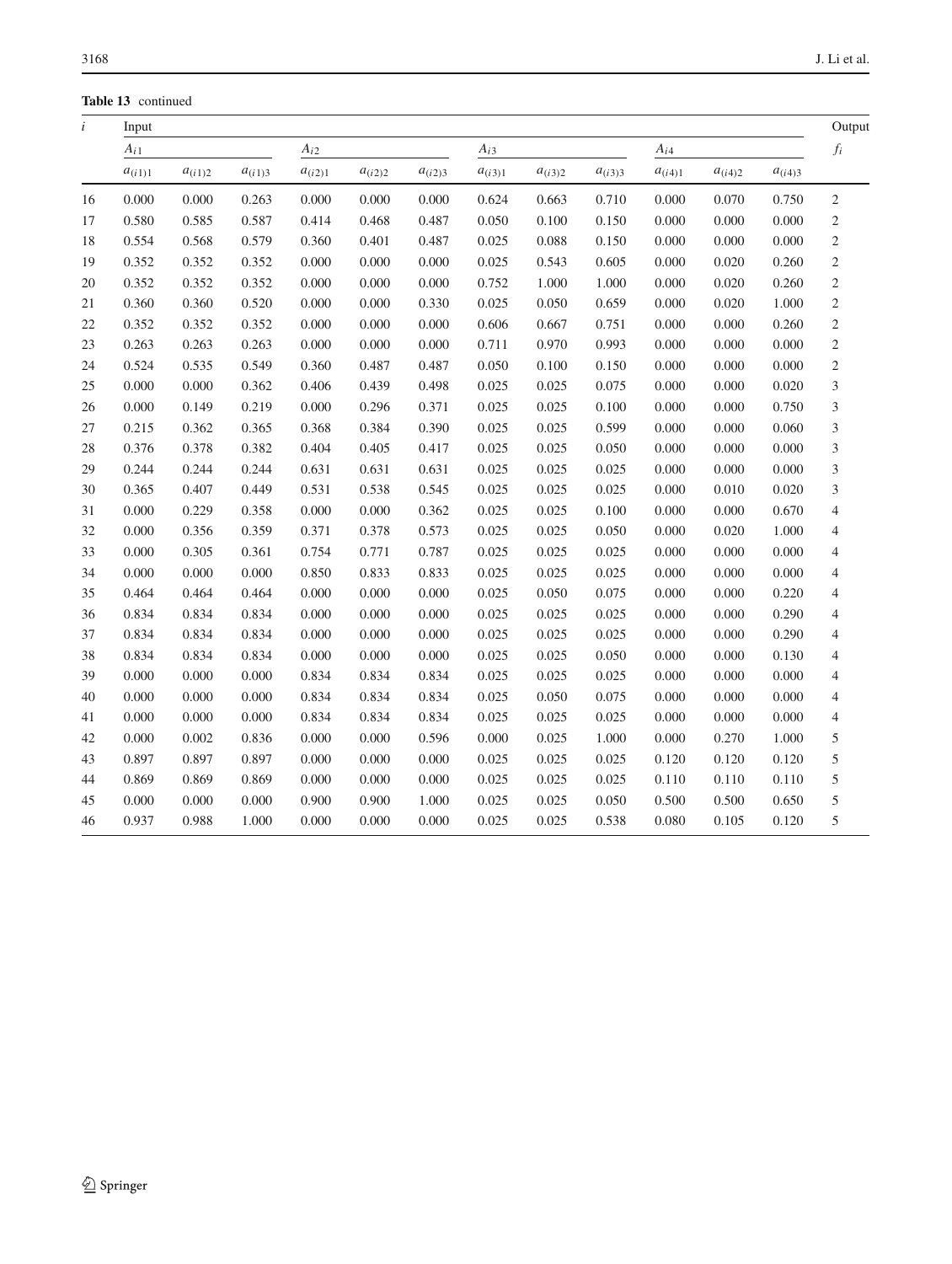## **Appendix II**

See Table [14](#page-14-0)

<span id="page-14-0"></span>**Table 14** Optimised Rule Base

| i              | Input       |             |             |             |             |             |             |             |             |             |             |             | Output                  |
|----------------|-------------|-------------|-------------|-------------|-------------|-------------|-------------|-------------|-------------|-------------|-------------|-------------|-------------------------|
|                | $A_{i1}$    |             |             | $A_{i2}$    |             |             | $A_{i3}$    |             |             | $A_{i4}$    |             |             | $\mathfrak{f}_i$        |
|                | $a_{(i1)1}$ | $a_{(i1)2}$ | $a_{(i1)3}$ | $a_{(i2)1}$ | $a_{(i2)2}$ | $a_{(i2)3}$ | $a_{(i3)1}$ | $a_{(i3)2}$ | $a_{(i3)3}$ | $a_{(i4)1}$ | $a_{(i4)2}$ | $a_{(i4)3}$ |                         |
| 1              | 0.000       | 0.199       | 0.332       | 0.000       | 0.210       | 0.350       | 0.000       | 0.157       | 0.261       | 0.000       | 0.157       | 0.262       | $\mathbf{1}$            |
| $\overline{c}$ | 0.000       | 0.138       | 0.184       | 0.000       | 0.124       | 0.166       | 0.000       | 0.178       | 0.226       | 0.237       | 0.675       | 0.868       | $\mathbf{1}$            |
| 3              | 0.000       | 0.167       | 0.331       | 0.000       | 0.176       | 0.333       | 0.746       | 0.782       | 0.774       | 0.175       | 0.480       | 0.750       | $\mathbf{1}$            |
| 4              | 0.333       | 0.453       | 0.667       | 0.317       | 0.455       | 0.700       | 0.000       | 0.081       | 0.225       | 0.000       | 0.109       | 0.289       | $\mathbf{1}$            |
| 5              | 0.348       | 0.567       | 0.731       | 0.000       | 0.000       | 0.000       | 0.000       | 0.116       | 0.204       | 0.000       | 0.086       | 0.150       | $\mathbf{1}$            |
| 6              | 0.475       | 0.787       | 0.829       | 0.301       | 0.599       | 0.602       | 0.000       | 0.235       | 0.237       | 0.000       | 0.260       | 0.276       | $\mathbf{1}$            |
| 7              | 0.602       | 0.873       | 0.995       | 0.300       | 0.529       | 0.632       | 0.000       | 0.164       | 0.226       | 0.000       | 0.173       | 0.250       | $\mathbf{1}$            |
| 8              | 0.750       | 0.780       | 0.950       | 0.000       | 0.026       | 0.175       | 0.000       | 0.071       | 0.474       | 0.000       | 0.036       | 0.238       | $1\,$                   |
| 9              | 0.831       | 0.912       | 1.000       | 0.873       | 0.932       | 0.995       | 0.000       | 0.108       | 0.214       | 0.000       | 0.120       | 0.249       | $\mathbf{1}$            |
| 10             | 0.833       | 0.889       | 1.000       | 0.000       | 0.013       | 0.158       | 0.000       | 0.024       | 0.304       | 0.000       | 0.021       | 0.262       | $\mathbf{1}$            |
| 11             | 0.916       | 0.936       | 0.998       | 0.317       | 0.503       | 0.632       | 0.000       | 0.154       | 0.249       | 0.000       | 0.148       | 0.250       | $\mathbf{1}$            |
| 12             | 0.000       | 0.152       | 0.175       | 0.000       | 0.118       | 0.135       | 0.748       | 0.920       | 0.945       | 0.000       | 0.252       | 0.289       | $\sqrt{2}$              |
| 13             | 0.572       | 0.701       | 0.774       | 0.000       | 0.152       | 0.317       | 0.788       | 0.866       | 0.998       | 0.000       | 0.132       | 0.276       | $\overline{c}$          |
| 14             | 0.632       | 0.896       | 0.950       | 0.000       | 0.305       | 0.368       | 0.000       | 0.197       | 0.249       | 0.000       | 0.218       | 0.263       | $\sqrt{2}$              |
| 15             | 0.500       | 0.717       | 0.752       | 0.000       | 0.259       | 0.317       | 0.746       | 1.000       | 1.000       | 0.000       | 0.203       | 0.236       | $\sqrt{2}$              |
| 16             | 0.745       | 0.753       | 0.775       | 0.000       | 0.307       | 0.349       | 0.080       | 0.081       | 0.072       | 0.000       | 0.000       | 0.000       | $\sqrt{2}$              |
| 17             | 0.461       | 0.515       | 0.691       | 0.275       | 0.334       | 0.404       | 0.040       | 0.119       | 0.145       | 0.000       | 0.000       | 0.000       | $\sqrt{2}$              |
| 18             | 0.323       | 0.498       | 0.695       | 0.432       | 0.498       | 0.579       | 0.018       | 0.086       | 0.155       | 0.000       | 0.000       | 0.000       | $\overline{c}$          |
| 19             | 0.281       | 0.324       | 0.380       | 0.000       | 0.000       | 0.000       | 0.026       | 0.586       | 0.680       | 0.000       | 0.018       | 0.459       | $\overline{c}$          |
| 20             | 0.000       | 0.049       | 0.158       | 0.000       | 0.057       | 0.184       | 0.474       | 0.637       | 1.000       | 0.000       | 0.078       | 0.250       | $\sqrt{2}$              |
| 21             | 0.298       | 0.377       | 0.427       | 0.000       | 0.000       | 0.320       | 0.027       | 0.038       | 0.671       | 0.000       | 0.009       | 0.760       | $\sqrt{2}$              |
| 22             | 0.177       | 0.228       | 0.442       | 0.000       | 0.000       | 0.000       | 0.577       | 0.631       | 0.648       | 0.000       | 0.000       | 0.168       | $\sqrt{2}$              |
| 23             | 0.244       | 0.270       | 0.326       | 0.000       | 0.000       | 0.000       | 0.665       | 0.765       | 0.836       | 0.000       | 0.000       | 0.000       | $\sqrt{2}$              |
| 24             | 0.792       | 0.848       | 0.948       | 0.000       | 0.000       | 0.735       | 0.000       | 0.090       | 0.249       | 0.000       | 0.095       | 0.263       | $\overline{c}$          |
| 25             | 0.000       | 0.000       | 0.303       | 0.365       | 0.394       | 0.647       | 0.021       | 0.022       | 0.073       | 0.000       | 0.000       | 0.025       | $\overline{3}$          |
| 26             | 0.551       | 0.831       | 0.919       | 0.602       | 0.904       | 1.000       | 0.000       | 0.200       | 0.263       | 0.000       | 0.181       | 0.238       | $\overline{\mathbf{3}}$ |
| $27\,$         | 0.543       | 0.815       | 0.842       | 0.831       | 1.000       | 1.000       | 0.000       | 0.214       | 0.226       | 0.000       | 0.249       | 0.263       | $\mathfrak{Z}$          |
| 28             | 0.000       | 0.157       | 0.333       | 0.498       | 0.667       | 0.831       | 0.000       | 0.102       | 0.238       | 0.500       | 0.745       | 1.000       | $\mathfrak{Z}$          |
| 29             | 0.150       | 0.263       | 0.276       | 0.525       | 0.641       | 0.705       | 0.023       | 0.026       | 0.033       | 0.000       | 0.000       | 0.000       | 3                       |
| 30             | 0.320       | 0.437       | 0.461       | 0.477       | 0.498       | 0.758       | 0.022       | 0.027       | 0.033       | 0.000       | 0.014       | 0.022       | $\mathfrak{Z}$          |
| 31             | 0.000       | 0.144       | 0.150       | 0.833       | 1.000       | 1.000       | 0.000       | 0.072       | 0.249       | 0.000       | 0.076       | 0.263       | $\overline{4}$          |
| 32             | 0.000       | 0.357       | 0.466       | 0.296       | 0.428       | 0.838       | 0.026       | 0.028       | 0.036       | 0.000       | 0.022       | 0.755       | 4                       |
| 33             | 0.000       | 0.154       | 0.367       | 0.633       | 0.746       | 0.903       | 0.000       | 0.100       | 0.226       | 0.000       | 0.099       | 0.236       | 4                       |
| 34             | 0.000       | 0.019       | 0.175       | 0.000       | 0.031       | 0.286       | 0.000       | 0.028       | 0.250       | 0.000       | 0.029       | 0.262       | 4                       |
| 35             | 0.300       | 0.428       | 0.528       | 0.000       | 0.000       | 0.000       | 0.035       | 0.042       | 0.085       | 0.000       | 0.000       | 0.249       | 4                       |
| 36             | 0.831       | 1.000       | 1.000       | 0.000       | 0.096       | 0.150       | 0.000       | 0.152       | 0.237       | 0.000       | 0.160       | 0.238       | 4                       |
| 37             | 0.386       | 0.477       | 0.663       | 0.000       | 0.047       | 0.150       | 0.000       | 0.082       | 0.249       | 0.000       | 0.078       | 0.238       | 4                       |
| 38             | 0.665       | 0.846       | 1.000       | 0.664       | 0.930       | 1.000       | 0.000       | 0.141       | 0.262       | 0.000       | 0.134       | 0.248       | 4                       |
| 39             | 0.000       | 0.144       | 0.150       | 0.833       | 1.000       | 1.000       | 0.000       | 0.072       | 0.249       | 0.000       | 0.076       | 0.263       | 4                       |
| 40             | 0.000       | 0.000       | 0.000       | 0.663       | 0.661       | 1.000       | 0.032       | 0.036       | 0.040       | 0.000       | 0.000       | 0.000       | 4                       |